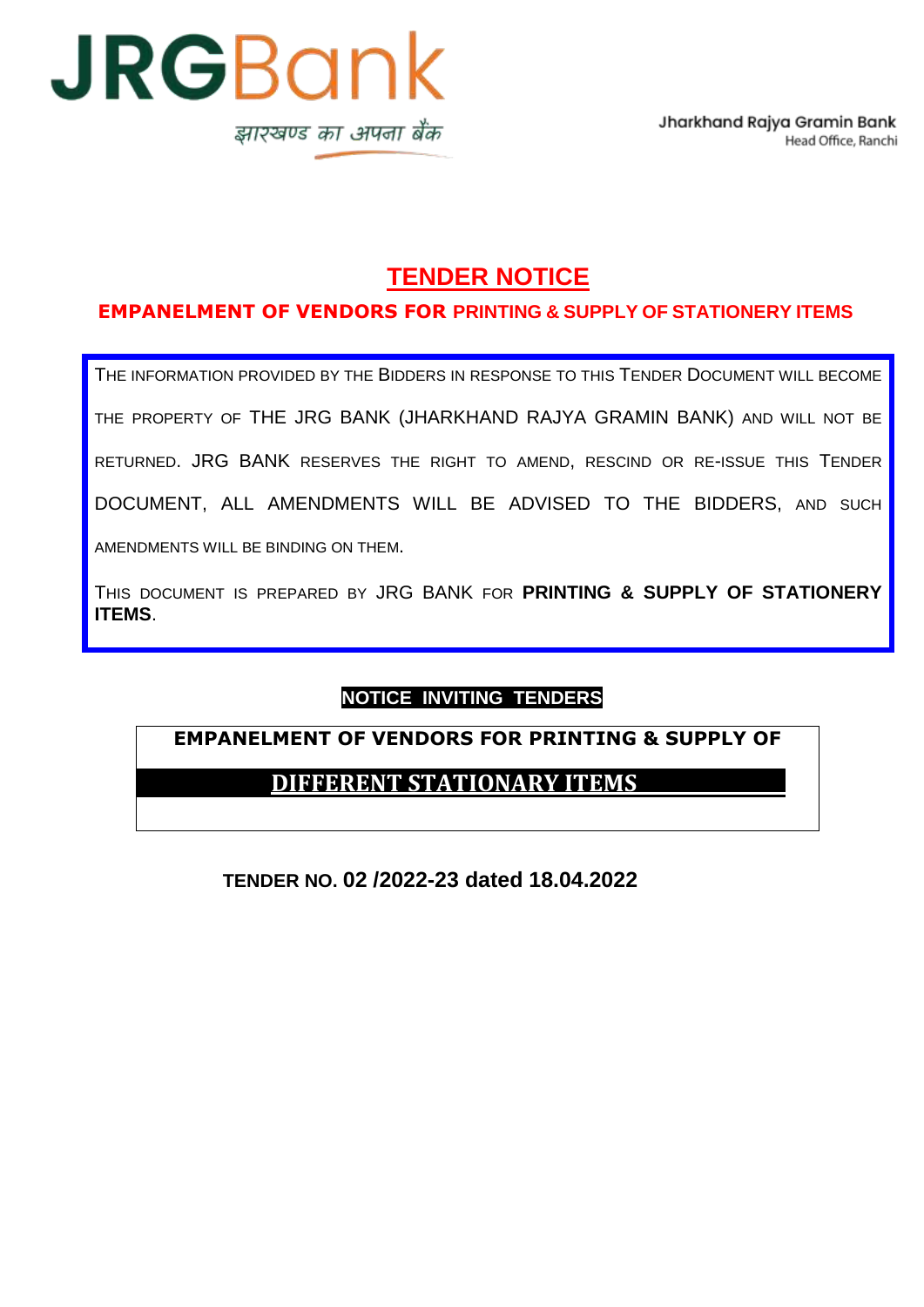## **TENDER SCHEDULE:**

| Tender availability                                                                                                                                                                                                 | www.jrgb.in                          |                                              |                                                          |
|---------------------------------------------------------------------------------------------------------------------------------------------------------------------------------------------------------------------|--------------------------------------|----------------------------------------------|----------------------------------------------------------|
| Last Date of Submission                                                                                                                                                                                             | Date                                 | Up to                                        |                                                          |
| Of Tenders                                                                                                                                                                                                          | 09.05.2022                           | 03.00 PM                                     |                                                          |
| Date of Opening/                                                                                                                                                                                                    |                                      | Date                                         |                                                          |
| <b>Verification of</b><br><b>Technical Tenders</b>                                                                                                                                                                  |                                      | 09.05.2022 / 05.00 PM                        |                                                          |
| <b>Printers</b><br>No.<br>0f<br>to<br>empanelled                                                                                                                                                                    |                                      | be Maximum 5 As per L1 Rates in each segment |                                                          |
| Tender<br>Non-<br>Cost:<br>Refundable                                                                                                                                                                               | Rs.1,000.00 Exempted<br><b>UNITS</b> | <b>MSME</b><br>for                           | Demand<br>Draft<br>in.<br>favor of JRG BANK              |
| <b>Tender Value</b>                                                                                                                                                                                                 | Rs.1,50,00,000/- (Approx.)           |                                              | (JHARKHAND                                               |
| <b>EMD</b>                                                                                                                                                                                                          | Rs.50,000/- Exempted<br><b>UNITS</b> | <b>MSME</b><br>for                           | <b>RAJYA</b><br><b>GRAMIN</b><br><b>BANK), HO RANCHI</b> |
| <b>Security Deposit</b>                                                                                                                                                                                             |                                      | 2% of Tender Value i.e. 3,00,000.00          |                                                          |
| <b>Validity of Tender</b>                                                                                                                                                                                           | <b>TWO YEARS</b>                     |                                              | From<br>the<br>date<br>Ωf<br>agreement                   |
| No. of Vendors to<br>Maximum 05 in each segment of<br>be empanelled<br><b>Stationary as per L1 Rates</b>                                                                                                            |                                      |                                              |                                                          |
| <b>Security</b><br><b>Deposit</b><br>2%<br>shall<br>bel<br><b>of</b><br><b>Security Deposit- 2% including EMD</b><br>distributed<br>the<br>empanelled<br>among<br>(Min ₹75000 and Max ₹ 3,00,000)<br><b>Vendors</b> |                                      |                                              |                                                          |

| <b>Tender Contents</b> | Part I - Technical Bid |
|------------------------|------------------------|
|                        | Part II- Price Bid     |

| <b>Appointed</b><br>for Enquiries                                                                              | <b>Officers</b>                     | SATYAKI KUNDU - 9334915154 |                                                                                     |
|----------------------------------------------------------------------------------------------------------------|-------------------------------------|----------------------------|-------------------------------------------------------------------------------------|
| Tenders should be submitted to:                                                                                |                                     |                            | <b>EMD</b> should be submitted at the office of:                                    |
| <b>General Manager</b><br><b>JRG BANK</b> (Jharkhand Rajya Gramin Bank)<br>Head Office: 3 <sup>rd</sup> Floor, |                                     |                            | <b>JRGBANK</b> (Jharkhand Rajya Gramin Bank)<br>Head Office: 3 <sup>rd</sup> Floor, |
| Zila Parishad Premises,<br>Near Kutchery Chowk,<br>Ranchi-834001                                               |                                     |                            | Zila Parishad Premises,<br>Near Kutchery Chowk,<br>Ranchi-834001                    |
| <b>Tender</b><br>submitted by                                                                                  | Name of the Vendor: M/s<br>Address: |                            |                                                                                     |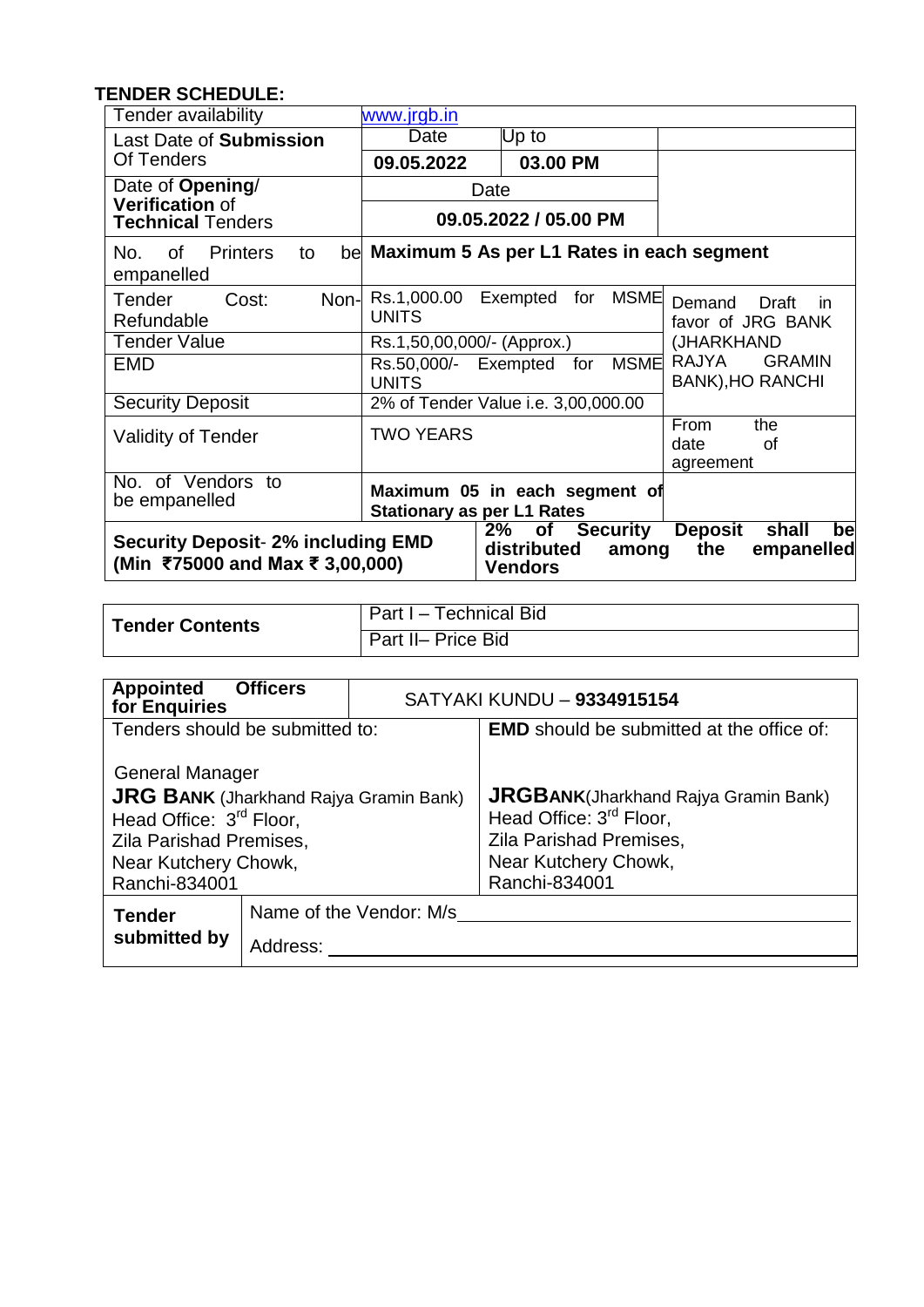## **1. Introduction**

**JRG BANK (Jharkhand Rajya Gramin Bank)** is a Regional Rural Bank, constituted under the Regional Rural Banka Act, 1976, sponsored by State Bank of India. The Bank has 442 branches as of now and is operating in Eight regions viz. Ranchi, Singhbhum, Gumla, Palamu, Hazaribagh, Giridih, Deoghar & Godda districts of Jharkhand. All the **442** branches have been functioning in a computerized environment on CBS platform.

The Bank invites technically complete and commercially competitive Bids from the PRINTERS for printing & supply of **General Items of Stationery, viz: Applications, Forms, Vouchers, Pass Books, Booklets, Registers etc.** to our **08** (Eight ) Regional Offices, & Head Office at RANCHI.

|                | SI No   Region     | <b>Districts covered</b>                               |
|----------------|--------------------|--------------------------------------------------------|
|                | Ranchi             | Ranchi & Khunti                                        |
| 2              | Singhbhum          | East Singhbhum, West Singhbhum & Seraikela - Kharsawan |
| $\overline{3}$ | Gumla              | Gumla, Simdega, Latehar & Lohardaga                    |
| 4              | Palamu             | Palamu & Garhwa                                        |
| 5              | Hazaribagh         | Hazaribagh, Chatra, Ramgarh & Koderma                  |
| 6              | Giridih            | Giridih, Dhanbad & Bokaro                              |
|                | Deoghar            | Deoghar, Jamtara & Dumka                               |
| 8              | Godda              | Godda, Sahebganj & Pakur                               |
| 9              | <b>Head Office</b> | Ranchi                                                 |

The locations in Jharkhand State are:

## **2. Bidder's Eligibility Criteria**

The following is the Bidders' eligibility criteria:

- (i) The Vendor should be from the **State of Jharkhand**.
- (ii) The Vendor should submit the **Tender cost** of Rs.1,000/- and **EMD of Rs.50,000/ or MSME Certificate** in printing (Scanned DD / MSME certificate should be uploaded along with other eligibility documents)
	- 1. Simultaneously, the hard copy of DD / MSME should be submitted to **JRG BANK** (Jharkhand Rajya Gramin Bank**,** 3 rd Floor, Market Complex, Zila Parishad Premises, Near Kutchery Chowk , Ranchi-834001)
	- 2. **Samples of Paper should also be sent at the above address.**
	- 3. **Self-declaration letter for not having being Black-listed by any Bank or Govt. Organization - (Format in ANNEXURE-III)**
	- 4. Should have **permanent GST Registration.**
	- 5. The Bidder should be a profitable **registered company/firm** involved in printing & supply for at least 5 years.
	- 6. Sales Turnover for the last 3 years (each year) Rs.50 Lakhs & above
	- 7. The Bidder should enclose IT Returns for the last 3 years.
	- 8. Complete **Tender documents signed on all pages should be submitted**
	- 9. **Orders & Completion Certificates** to show the Vendor is continuing the business should be submitted.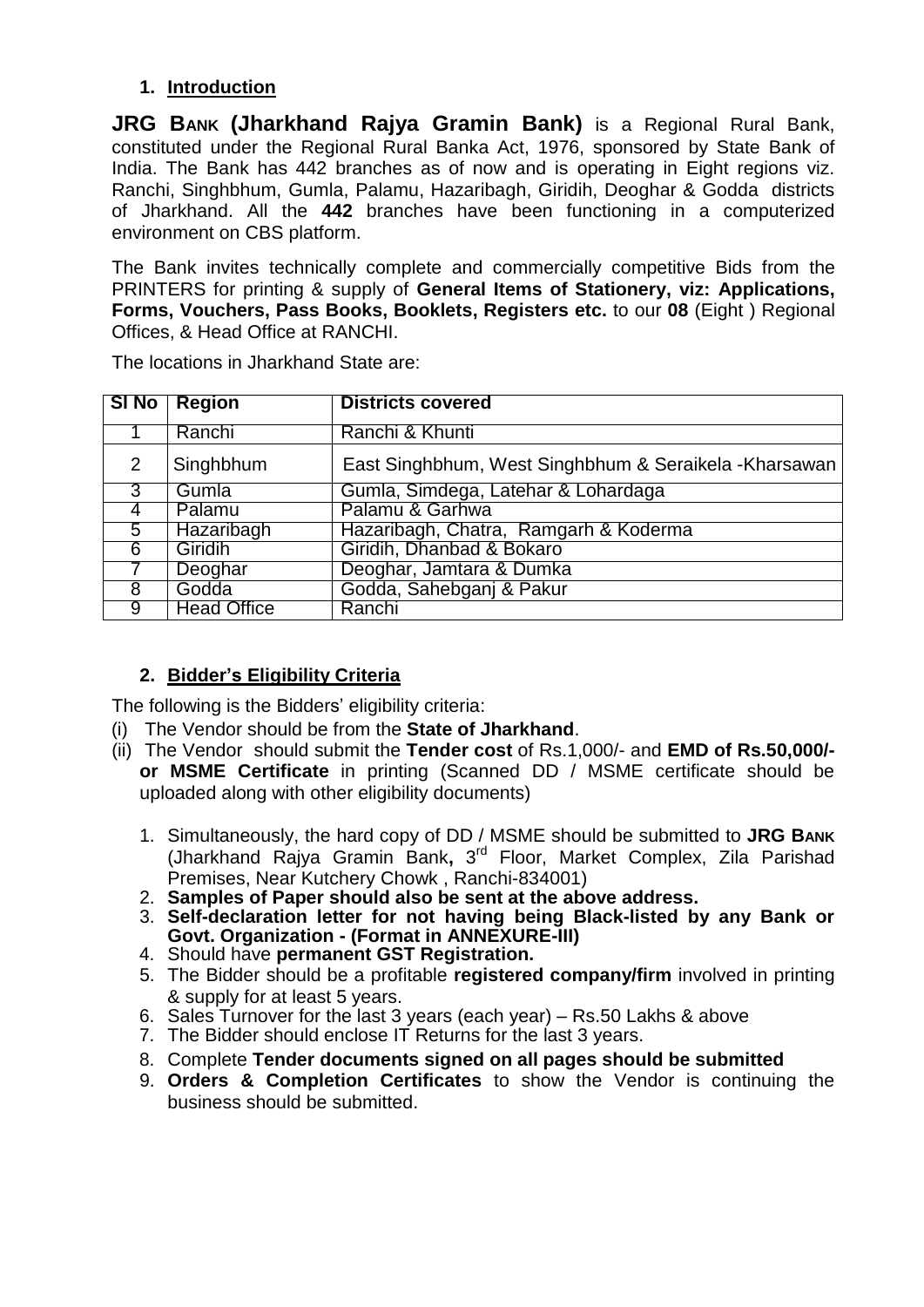## **3. Scope of Work**

**JRG BANK** has a network of **442 branches** spread across 24 districts of state of **Jharkhand** as stated above in Introduction.

The selected/empanelled Vendor(s) shall print & supply to destinations (Head Office, Regional Offices or Branches) in all the above districts& to Head Office at Ranchi.

## **4. Tentative Requirements**

- Quantity to Print-See Segment
- **The quantity may be + OR – 25%**
- **Approximate Value- Rs.1,50,00,000.00**
- The actual number of Stationery items to be printed may vary from the projected quantity as per the requirement of the Bank.

## TYPE OF PAPER TO BE USED **: GRADE– A MILLS viz;**

### **Ballarpur, Century Pulp, International Paper APPM, ITC, Seshasayee, TNPL & West Coast**

- a. WHITE PAPER–70,80 GSM–Brightness more than 80%
- b. Ledger Paper 80GSM–(Yellowish Green)
- c. Kraft Paper 80GSM
- d. Pass Book Cover ART CARD 170 GSM
- e. Booklet Cover ART CARD 200 GSM

#### TIME OF SUPPLY:

- i. Forms& Vouchers–20 Days<br>ii. Applications–30 Days
- ii. Applications–30 Days<br>iii. Pass Books & Booklet
- Pass Books & Booklets– 30days

#### **Note: Orders will be placed in split quantities, more or less quantities noted in this Tender and as & when required**.

#### DELIVERY DESTINATIONS

Deliveries should be made to 9 different locations through authorized Transporters on **"TO PAY" and "DOOR DELIVERY"** basis.

#### RATES TO QUOTE –TOTAL COST OF OWNERSHIP (TCO):

The Bank requires to quote competitive rates unit-wise **inclusive of all charges, packing & all types of printing operations and Exclusive of all taxes** for individualitems.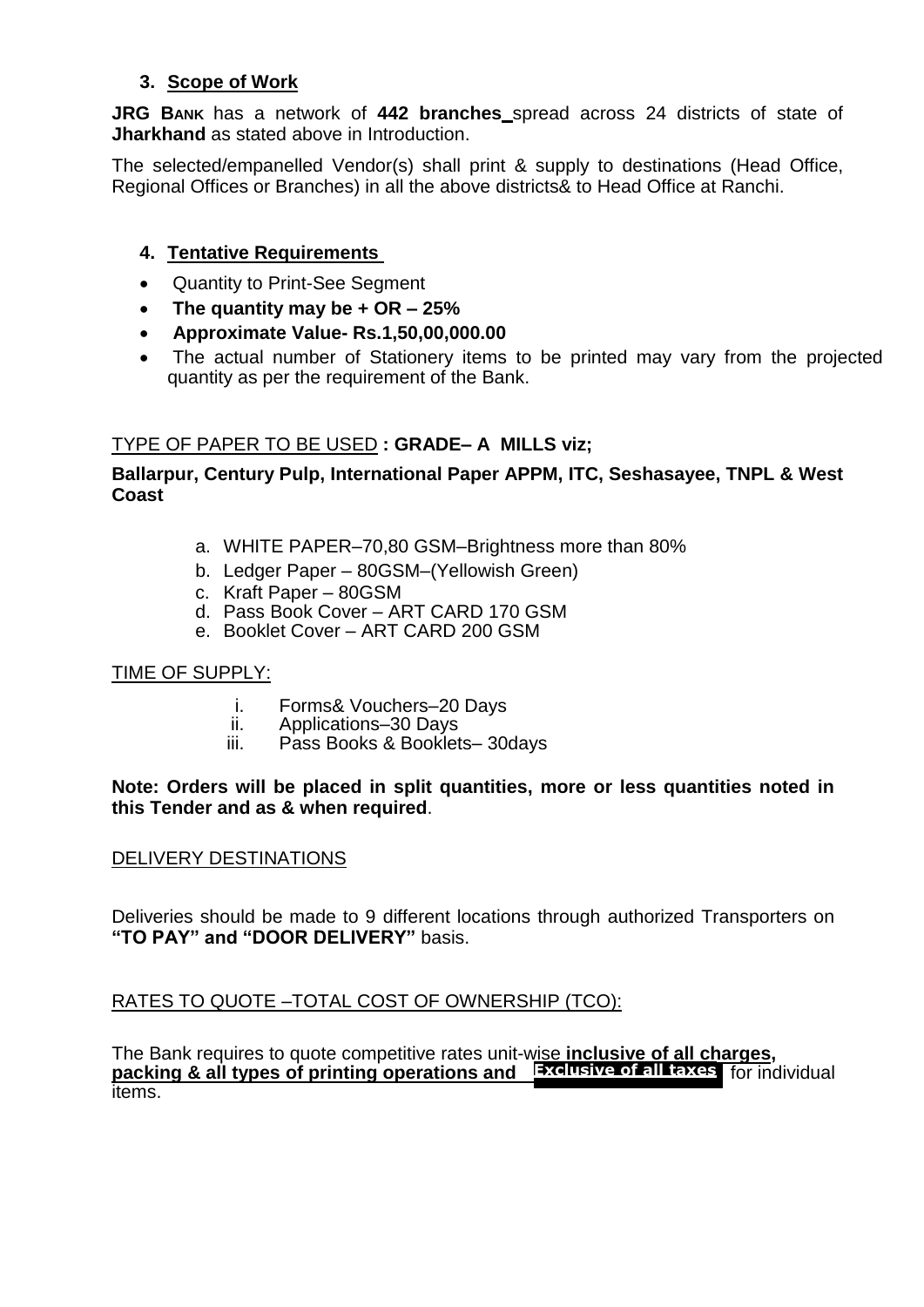#### Applications, Forms & Booklets

Based on the unit-prices quoted, L-1 would be arrived at under the *TCO-Total Cost of Ownership for all segments. Total of all items will be considered to arrive at L1*  Vendor.

#### **TENDER VALIDITY: TWO YEARS**

#### EMPANELMENT OF VENDORS–MATCHING LETTERS:

Empanelment of Vendors/printers is restricted to **five** only. The participating Vendors will be asked to match the L-1 rates. Those Vendors who rank from L-2 to L-5 and submit the letters for matching rates will be given the first preference in their order of quotes. If any of the participating Vendors from L2 to L5 do not submit the matching letters, then any other Vendor(s) in the following order, i.e. from L6 and beyond will be considered.

#### DISTRIBUTION OF ORDERS:

The orders will be placed among the **05 (FIVE)** empanelled Vendors, subject to timely execution and maintenance of quality as specified in the PO. **Those executing the works, the earliest shall be preferred in placing the next order.**

*(Note: The No. of Orders to each Vendor/Printer might vary. If any of the empanelled Vendors do not execute in time or supplies be delayed beyond the specified time and do not maintain the quality*)

#### 5. **INSTRUCTION TO BIDDERS:**

**Bidding Process - TO BE SUBMITTED DIRECTLY TO HEAD OFFICE, RANCHI**

**(Before the last date of submission i.e. Till 03.00 P.M Dated 09/05 /2022)**

## **5.1 RFP and Bid Submission**

The Bidder shall have to submit the Tender (duly filled up & completed in all respect) **Off-Line in format** downloaded from our website [www.jrgb.in](http://www.jrgb.in/)

Tenders should be submitted offline at :-

**JRG BANK** (Jharkhand Rajya Gramin Bank**)** 3<sup>rd</sup> Floor, Zila Parishad Premises, Near Kutchery Chowk , Ranchi-834001 E-mail ID: hoaccount@ jrgb.in Official Mobile No.: 9334915154

The Bank shall not consider any request for date-extension for Bid-submission on account of late receiving / downloading of RFP by any Bidder.

#### **Tender Document Availability**

The format for submission of the technical Bid containing detailed parameters, terms and conditions and price Bid can be downloaded from **JRG BANK** website www.jrgb.in from **18.04.2022** to **09.05.2022**.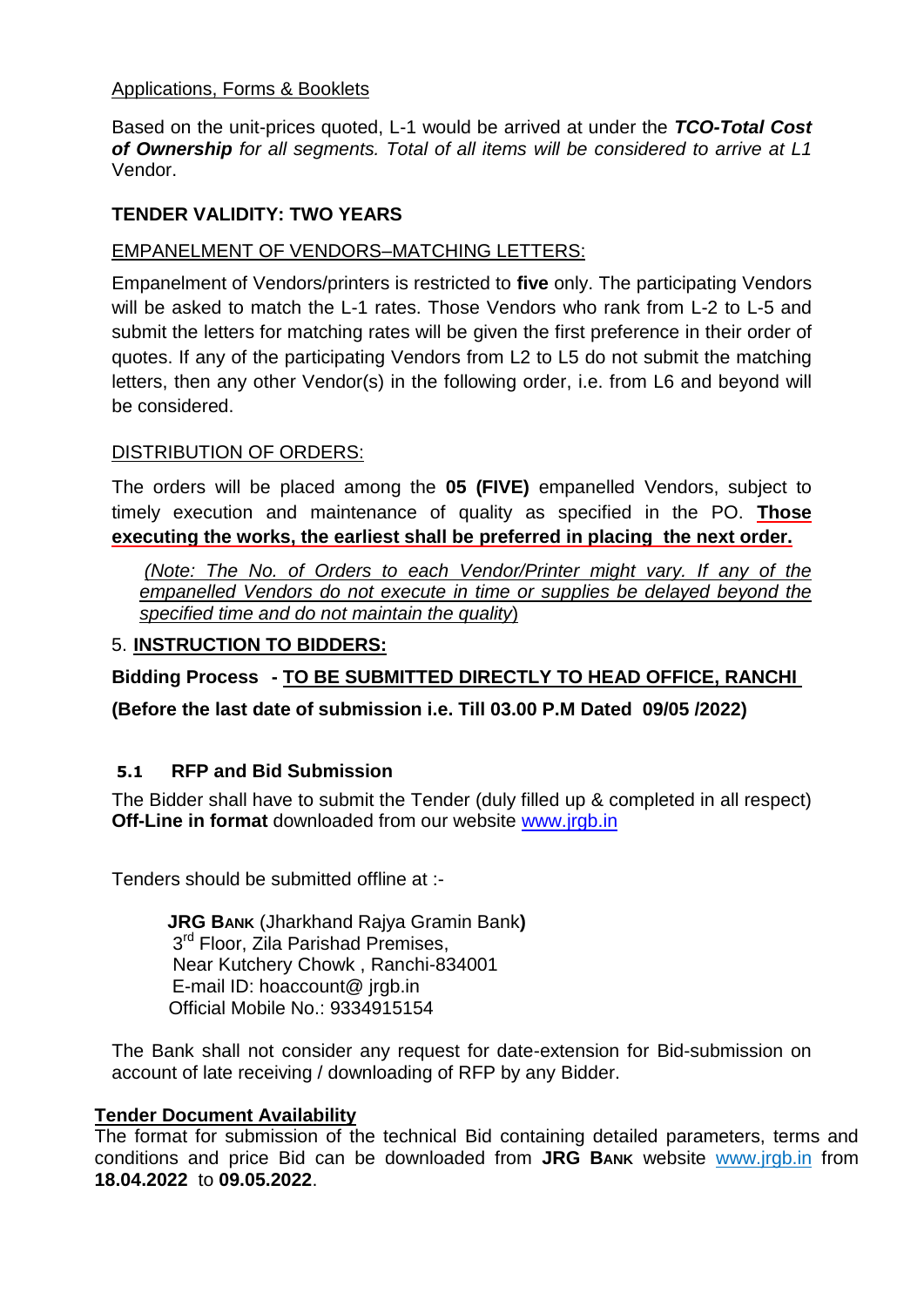#### **Submission of Tender**

The offers in a sealed cover complete in all respects should be submitted to the General Manager-I, **JRG BANK**(Jharkhand Rajya Gramin Bank**)**, Head Office, 3rd floor, Zila Parishad Premises, Kutchery Chowk, Ranchi-834001 on or before **3.00 PM** on **09.05.2022**.

**JRG BANK** reserves the right to accept or reject any or all offers without assigning any reason thereof. Brokers will not be entertained.

This Tender consists of two parts viz. the **Technical Bid** having terms and conditions, details of offer and the **Price Bid.**

The Technical Bid and Price Bid for the proposal should be kept in separate sealed envelopes and these two envelopes be placed in a single cover super scribing **"Tender for empanelment of Vendors for printing of stationery "** and submit to **JRG BANK** (Jharkhand Rajya Gramin Bank**)**, Head Office, 3rd floor, Zila Parishad Premises, Kutchery Chowk, Ranchi-834001 through Post/Courier or submitted to the General Manager on the above mentioned address.

#### **5.2 Mode of submission of Tender–Off-Line**

- 1. Tender cost and Earnest Money Deposit–The DDs should be submitted
- 2. Non-Financial/Technical Bid–Should be signed on all pages by the Bidder.
- 3. The documents pertaining to the Eligibility Criteria (as per *Bidder's Eligibility Criteria*) should be submitted

Indicative Price Bid should be submitted by the Bidder.

#### **5.3 Procedure of opening of Tender**

After the last date of submission of the Tenders, Bank will open the Technical Bids **on 09.05.2022 at 05.00 PM** and evaluate by verifying the eligibility documents submitted:

- 4. The Tender cost and EMD will be verified first. Those **not** submitting the **Tender Cost** and **EMD DD (In Original)** to **JRG BANK** will be rejected abinitio. Vendors with MSME certification in printing shall be exempted from EMD.
- 5. Other eligibility documents will be verified. Vendors should take Care to submit all the eligibility requirements and it will be at the Bank's discretion to allow or not to allow or to ask for any further documents for evaluation.

6. Price Bids will be considered for only those Vendors who have qualified in the technical verification.

Bank reserves the right to, open or not to open the financial Bid of any Vendor basing on the acceptance/rejection of Non-Financial Bid and his/her/their past performance.

## **5.4 Decision of the Bank shall be final**

Decision of the Bank shall be final and binding on the Vendors in the matter of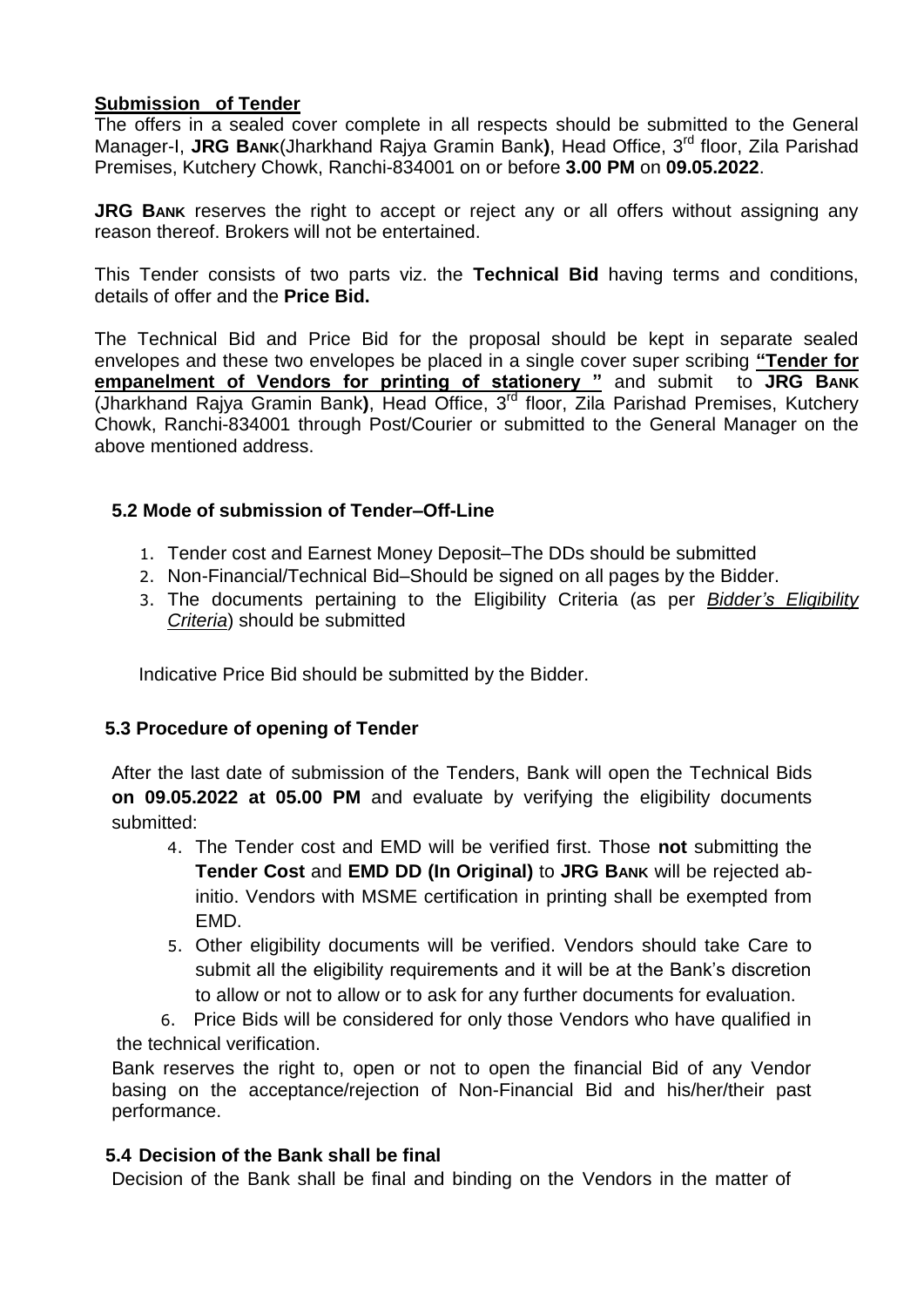interpretation of any clause included in this Tender or any dispute arising out of the execution of Tender. Bank can also terminate the Tender without assigning any reason.

## **5.5Address for submission**

Bids should be submitted on or before **09.05.2022 before 3.00 PM** to

The General Manager

 **JRG BANK** (Jharkhand Rajya Gramin Bank**)** 3<sup>rd</sup> Floor, Zila Parishad Premises, Near Kutchery Chowk , Ranchi-834001 E-mail ID: hoaccount@ jrgb.in

#### **Contact Details:**

Name : SATYAKI KUNDU Official Mobile No. : 9334915154

#### **5.6 Change of Tender date in case of holiday**

In the event of the specified date for Bid-submission being declared a holiday for the Bank, the Bids will be received up to the appointed time on the next working day.

#### **5.7Cost of Bidding–Vendor to bear**

The Bidder shall bear all costs associated with the preparation and submission of its Bid and the Bank will, in no case, be responsible or liable for these costs, regardless of the conduct or outcome of the Bidding process.

#### **5.8 Late Bids–Rejection**

Tenders cannot be submitted late (may be written like this-Tenders received after the prescribed date shall be rejected summarily, without assigning any reason whatsoever).

#### **5.9 Withdrawal/Amendment to RFP Contents:**

Bank reserves the right to accept or reject any / all proposal(s), to revise the Tender, to request one or more resubmissions or clarifications from one or more Vendors, or to cancel the process in part or whole. The Bank also reserves the right to amend the RFP at any time prior to the last date for Bid-submission. The Bank may, for any reason, whether it is own initiative or in response to clarification(s) requested by a Bidder, modify the RFP contents by amendment. Amendment/Corrigendum will be notified on the Bank's website/ portal and will be binding on participating Bidders. The Bank shall not be liable for any communication gap. In order to provide prospective Bidders, reasonable time to take the amendment into account for preparation of their Bid, the Bank may, at its discretion, extend the last date for Bid-Submission.

#### **5.10 Two Stage Bidding Process**

The Bidder will have to submit response to the RFP for General Stationery Items as specifically mentioned in the Tender.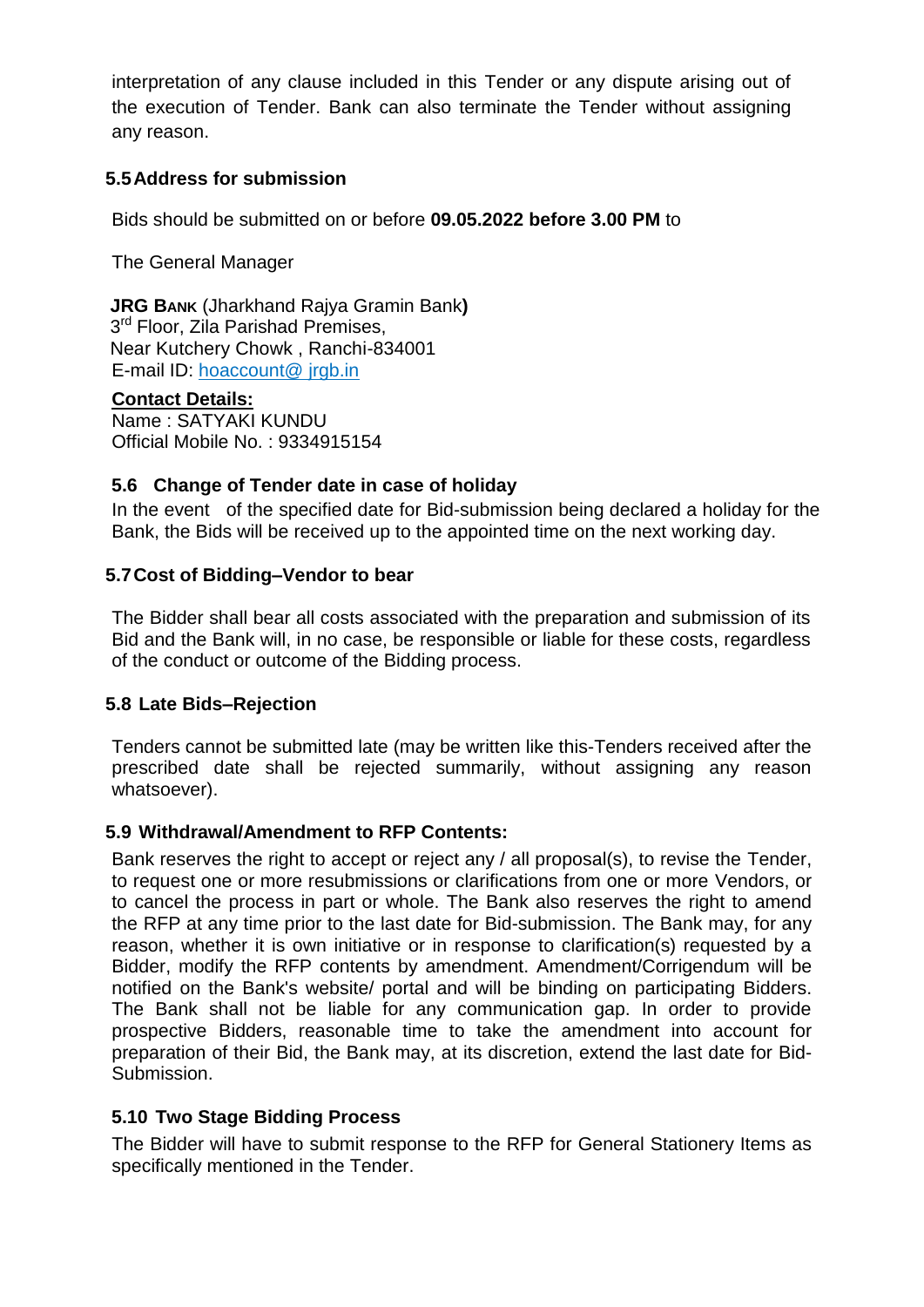**PART–I: TECHNICAL BID for supply of Forms, Vouchers, Applications, Booklets & Registers etc",** should include the relevant supporting papers.

**Tender Cost of Rs.1,000.00\*** and **Earnest Money Deposit of Rs.50,000.00**  (Rupees Thirty Thousand only) in the form of Demand Draft issued by scheduled bank favoring **JRG BANK (Jharkhand Rajya Gramin Bank), payable at Ranchi**, must be part of the Technical Bid by uploading the scanned DD.

**\* Tender cost**: Non- Refundable

#### However,

**Tender Cost of Rs.1,000/- & Earnest Money Deposit of Rs.50,000.00 and Samples of Paper should be submitted in original before the last date of submission of the Tender i.e. 09.05.2022 at our Head Office - Ranchi situated at** 

**3 rd Floor, Zila Parishad Premises, Near Kutchery Chowk, Ranchi-834001**

**If the Demand Draft does not reach at JRG BANK Head Office, Ranchi before the last date and time of submission of the Tender, the Bid will not be considered for evaluation.** 

**Return of Earnest Money Deposit:** The earnest money of the unsuccessful Bidders will be returned after entering into Rate Contract Agreement with successful Bidders.

 **Forfeiture of Earnest Money Deposit:** This EMD amount will be forfeited, if the successful Bidder refuses to accept Purchase Order or having accepted the Purchase Order fails to carry out his obligation mentioned therein.

## **SECURITY DEPOSIT:**

The EMD of the successful Bidder/s will add to the Security Deposit and will be held by the Bank throughout the Rate Contract Period of the Tender as **Security Deposit**. No interest will be payable on the Earnest Money Deposit/Security Deposit.

If selected for empanelment, the applicant will be required to furnish a **Security Deposit** of **2% including EMD (Min ₹ 50,000 as EMD and Maximum depending on the No. of Vendors i.e. 2% of Security Deposit shall be distributed among the empanelled Vendors).**

3. **Technical Bid:** Should **compulsorily** include the following documents, duly filled in, stamped, signed, filed in the seriatim as below and serially numbered.

- 1. Demand Draft for Tender Cost & EMD
- 2. Self-declaration letter for not having **Blacklisted** by any Bank or Govt. Organization - (Format in ANNEXURE- III)
- 3. Bidder's General Information (Format in Annexure-IV)
- 4. Complete Tender Document signed on all the pages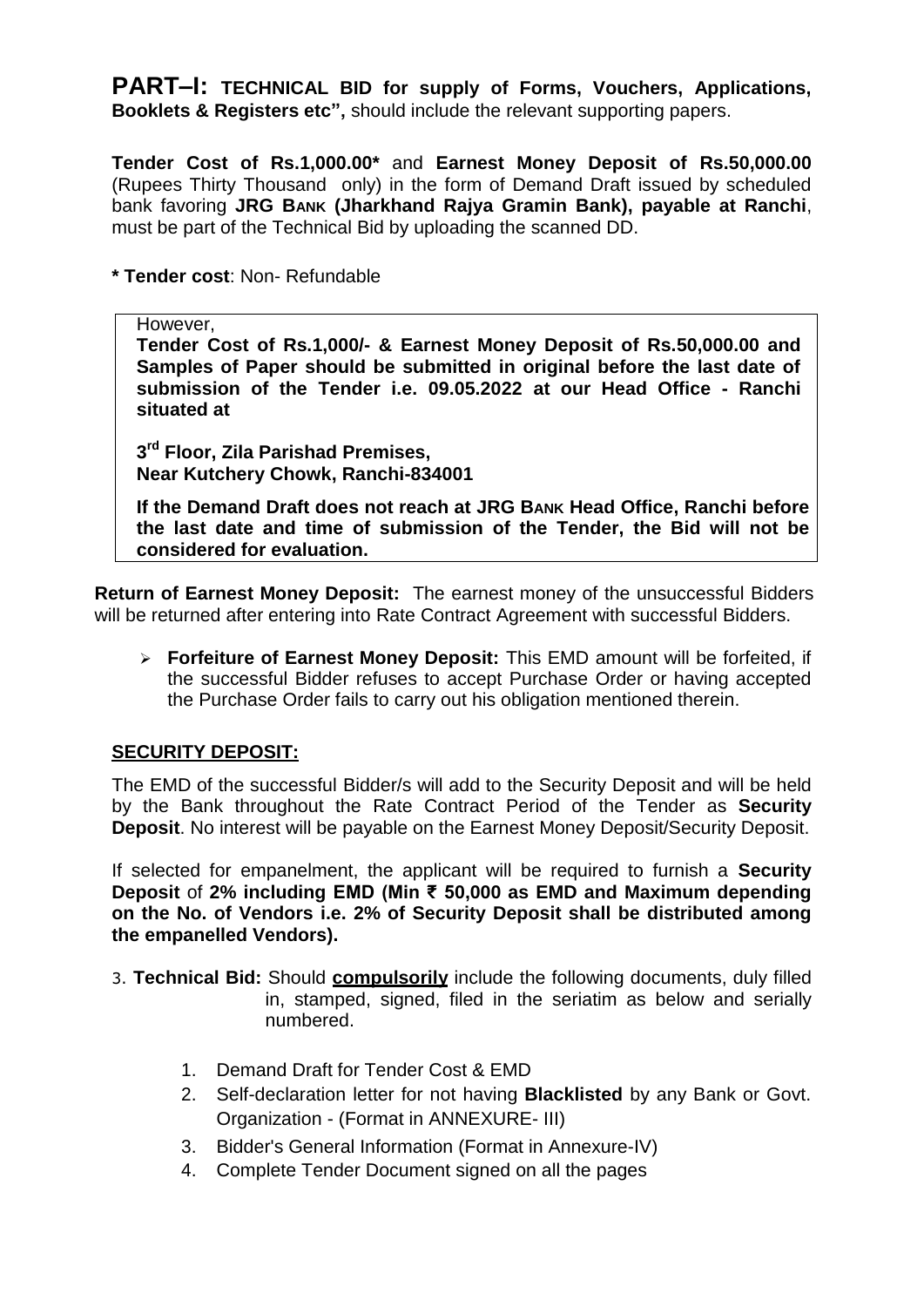- 5. Copy of Certificate of Registration
- 6. Memorandum of Articles of Association, Partnership Deed, if any
- 7. Copy of GST Registration (Regular or Composite)
- 8. IT Return for last 03 years
- 9. Audited Balance Sheet and Profit & Loss (Financial/Turnover) Statements for last 03 (three) years
- 10. Experience Documents/Copies of Purchase Orders & Delivery Certificates
- **11. Samples of Paper of 70, 80 gsm, G-Smart Card of 170 & 300 or finished product of Stationery Items.**
- 12. Other required documents mentioned elsewhere in this Tender document

## **PART–B (COMMERCIAL/PRICE BID)**– "**Price Bid for General Stationery Items**" Consisting of:

1. Price Bid duly filled, stamped and signed on all pages for all items (partial quote is not acceptable)

2. The Bank expects the Bidder to carefully examine all instructions, forms, terms & conditions, technical specifications etc. mentioned in this RFP. Failure to furnish all information required for submission of a Bid not substantially responsive to the RFP in every respect will be at the Bidder's risk and may result in the rejection of its Bid without any further reference to the Bidder.

## **5.11 Conditional Bid**

Any conditional Bid is **not** valid and shall be summarily rejected.

## **5.12 Rates quoted to be Exclusive of all taxes**

The rates quoted should be **exclusive of all Taxes (GST). No condition should be stipulated in the charges.**

However, the consignments should be invariably addressed, **Door-Delivery (to-pay)** at the **Destinations** noted above (various Regions & Head Office).

## **6. Bidding**

Bids are evaluated at two stages :

## **6.1.First Stage Evaluation:**

#### **Technical Evaluation:**

In the first stage, only the **Technical Bids** will be opened by the "*Tender Opening Committee"*.

**After the technical Bids pass the qualification, the Bank may make site visits to the Factories, Printing Press or Work Units. The Vendors will be short listed, after the site inspections and the date of opening the COMMERCIAL BID will be informed.**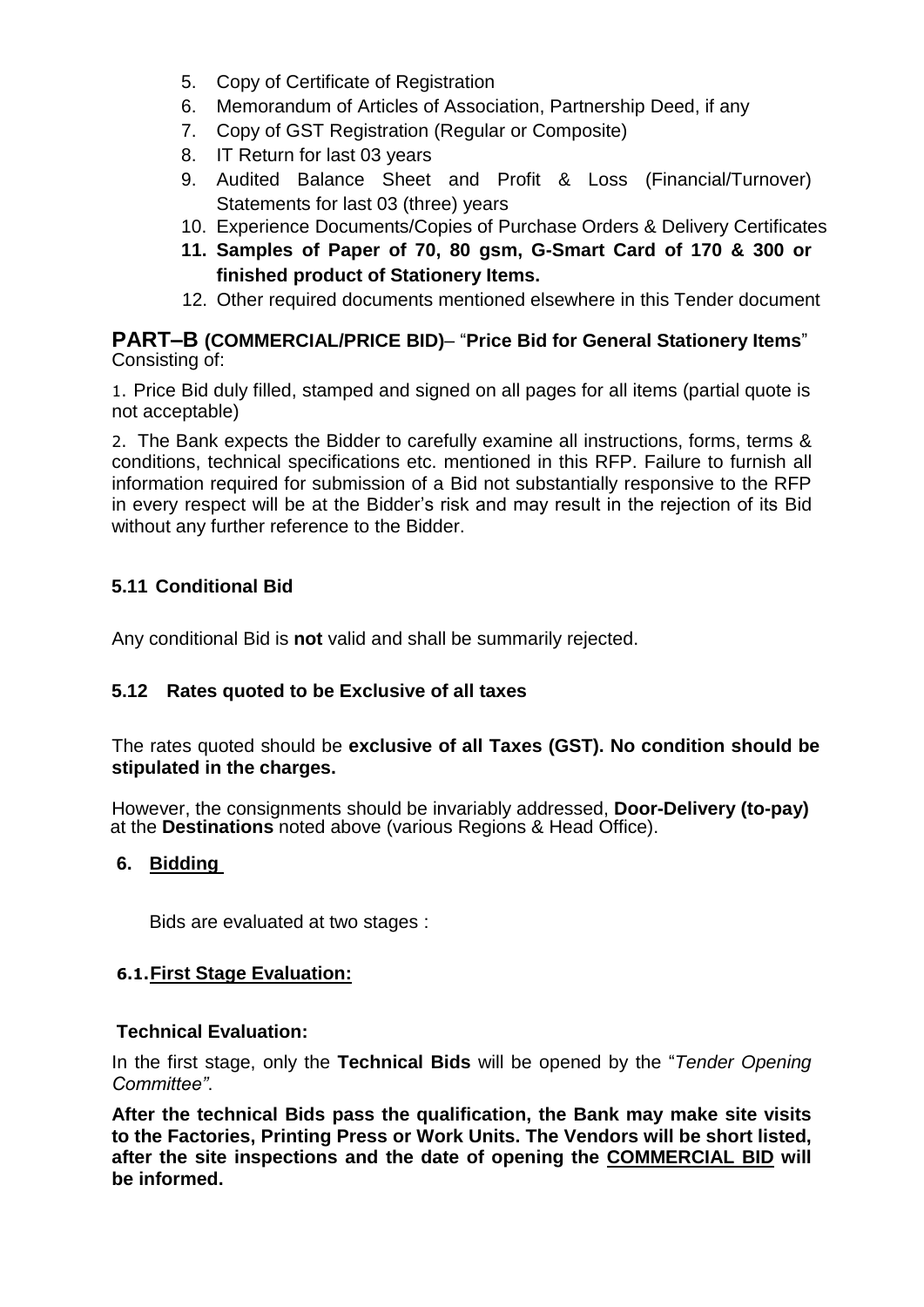## **6.2 Second Stage Evaluation:** Submission of Indicative Price Bids – Base Price &

#### Decrement Value.

In the second stage, **Indicative commercial/price Bids** of short-listed, technically qualified Bidders shall be opened OFF-LINE on the scheduled date and time for further evaluation and decisions will be taken for final rates of supply.

## **7. Bid Features**

## **7.1. Language of the Bid**

All Bids and supporting documentation must be in English/Hindi only.

#### **7.2. Bid Currency & Price Structure**

Prices shall be expressed in the Indian Rupees only.

#### **The Prices quoted by the Bidders should be:**

- **a) Inclusive of cost of Paper,**
- **b) Printing,**
- **c) All binding operations**
- **d) Packing,**
- **e) Transportation up to Transport Office**
- **f) Insurance during transit until reaching the destination**
- **g) Exclusive of Taxes/GST**

\*The Bank shall neither pay any other cost nor consider any other cost apart from approved **L-1** rates.

## **7.3. Validity Period**

The Bids shall be **valid for a period of 24 months / Two years** from the date of entering into Rate Contract / Agreement. A Bid submitted for a shorter period shall be rejected by the Bank as non-responsive.

## **7.4. Format & Signing of Bid**

(a) The Bank, in case of non-adherence to the Format or partial submission of Bid will not evaluate the Bid.

(b) Each Bid shall be made in the legal name of the Bidder.

(c) Each page of it shall be serially numbered, signed and duly stamped by the Bidder or a duly authorized person to sign on behalf of the Bidder,

(d) Any interlineations, erasure or over writing in the Bid shall be valid only if these are initialed / authenticated.

(e) Executive(s) representing the Bidder should be duly authorized to sign the Bid, interacting with the Bank for all sorts of communication as well as appearing in the Price Negotiation Meeting, in case the Bidder emerges as L-1 as a result of commercial evaluation of all technically qualified Bids.

(f) A letter of this intent, issued by the Proprietor / CEO / Director or any top-level executive, authorizing representing executive(s) should be submitted as part of the Technical Bid.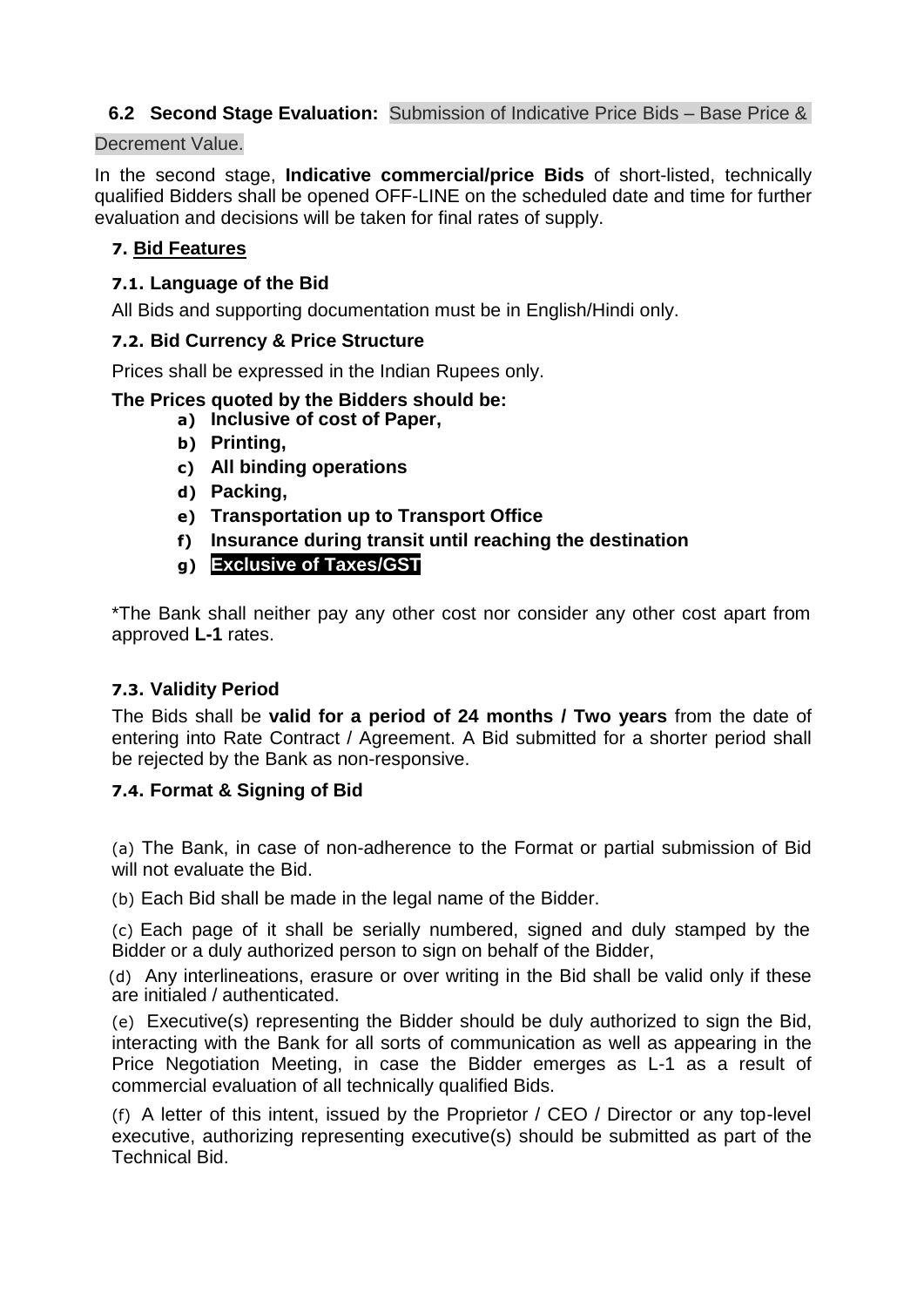## **7.5. Technical/Commercial Bid Essentials:**

(a) All relevant information should be given against the space provided for information in the prescribed format ANNEXURE-IV. Writing of 'OK' 'accepted', 'noted', 'sheet attached' will not be accepted. In case, due to insufficient space, a sheet is added, page No. of that sheet should be mentioned and the added sheet should have backward reference on right hand top thereof,

(b) All supporting documents of the particular Appendix should be attached thereafter the Bid, writing reference thereon.

(c) The Technical Bid must contain the documents as stated above

(d) The Commercial Bid must contain the following:

- (i) Rates for each item specified in Indian Rupees, inclusive of taxes
- (ii) Declaration agreeing to all the Terms & Conditions in the RFP

## **8. Bid Evaluation**

The purpose of Bid evaluation is to determine:

(a) Reputation of the Vendor for quality and reliability;

- (b) Acceptance of terms and conditions Service capability of the vender;
- (c) Vendor's standing i.e. experience in Printing & Supply

(d) Vendor meeting the qualification criteria as specified in the Tender documents;

(e) In order to determine the lowest evaluated responsive Bid, the Bank shall adopt **TCO (Total Cost Of Ownership**) from **different type of stationery items.**

## **8.1. General Evaluation**

1. The Bank will examine the Bids against *Bidder's Eligibility Criteria* mentioned in the RFP.

2. The Bank will examine the Bids to determine whether they are complete, whether any computational errors have been made, whether required sureties have been furnished, whether the documents have been properly signed, and whether the Bids are generally in order.

3. The Bank may waive any minor informality, nonconformity, or irregularity in a Bid which does not constitute a material deviation, provided such waiver does not prejudice or affect the relative ranking of any other Bidder.

4. Prior to the detailed evaluation, the Bank will determine the substantial responsiveness of each Bid against this RFP. For the purpose of these clauses, a substantially responsive Bid is one, which conforms to all the terms and conditions of the RFP without material deviations.

5. During evaluation of the Bids, the Bank may, at its discretion, ask the Bidder for providing clarification on any point mentioned in its Bid. The request for clarification and the response shall be in writing, and no change in the prices or substance of the Bid shall be sought, offered, or permitted.

6. The samples enclosed by the Bidders should be the same, which have been quoted in their Bids as part of the RFP. No chance will be given for e-submission.

7. Commercial Bids of only those Vendors will be opened, who are technically qualified and fulfill all other requirements as enlisted in the RFP.

8. Tender document received at JRGB after due date and time i.e. **09.05.2022** after 3.00 PM will be summarily rejected.

9. The Bidders are requested to submit the duly filled in Tender documents along with relevant documents/information in separate envelop super-scribed on top of the envelope as Technical or Commercial (TECHNICAL BID AND PRICE BID) as the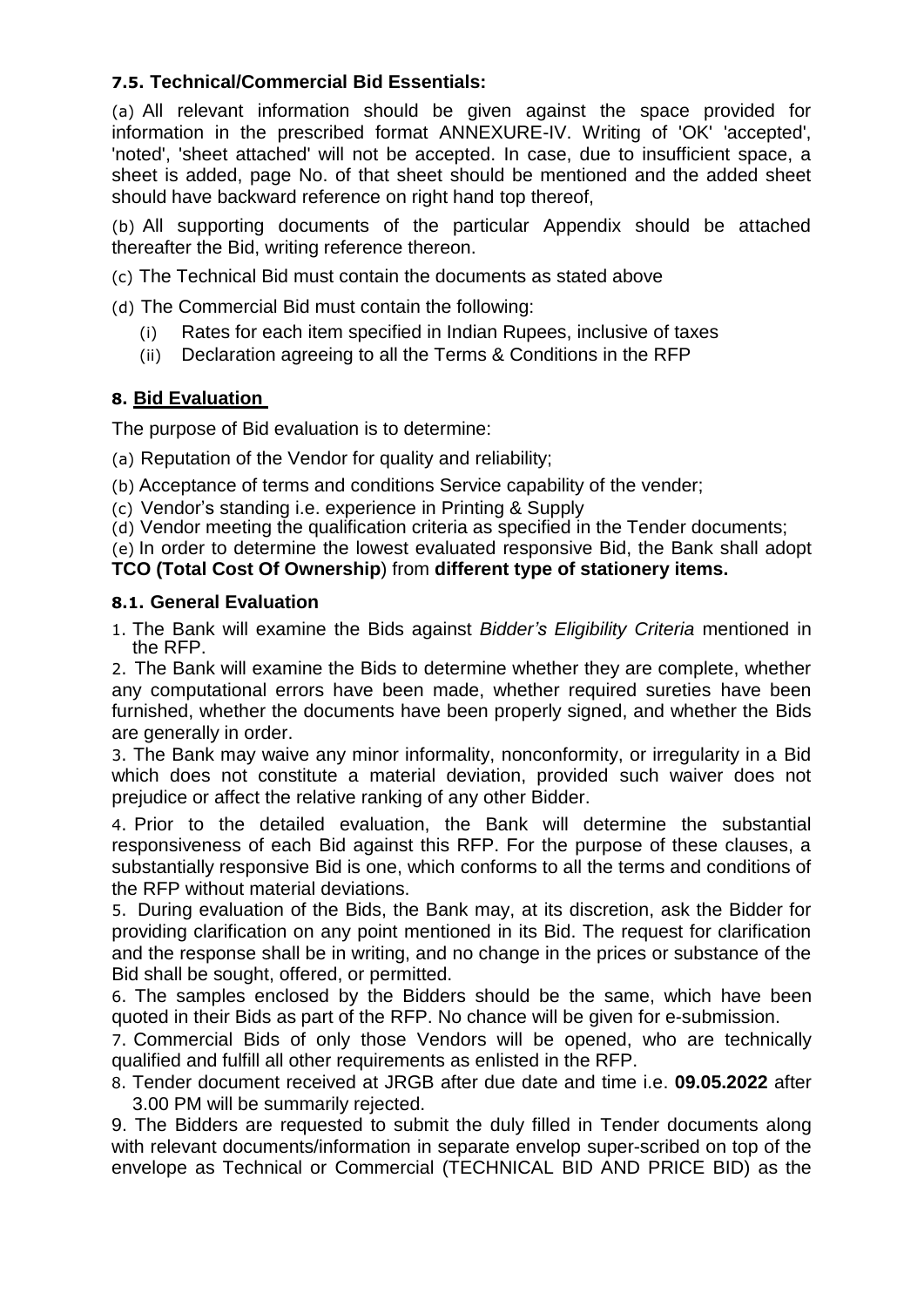case may be.

10. The offer should remain valid at least for a period of 24 months to be reckoned from the last date of submission of offer.

11. There should not be any deviation in terms and conditions as have been stipulated in the Tender documents. However, in the event of imposition of any other conditions, which may lead to a deviation with respect to the terms and conditions as mentioned in the Tender document, the Bidder is required to attach a separate sheet "list of deviations", if any.

12. The Technical Bid & Commercial Bid will be opened on 09.05.2022 at 5.00 PM in the presence of Tenderers who choose to be present at **JRG BANK** ( Jharkhand Rajya Gramin Bank), Head Office, 3rd floor, , Kutchery Chowk, Ranchi-834001.

#### All Tenderers are advised in their own interest to be present on that date at the specified time.

13. JRGB reserves the right to accept or reject any or all the Tenders without assigning any reason thereof. In case of exigency and depending upon the suitability, the Bank may as well accept more than one proposal to suit its total requirements.

14. Canvassing in any form will disqualify the Tenderer. No brokerage will be paid to any broker.

15. The short-listed Bidder will be informed by the **JRG BANK**.

## **8.2 Commercial Evaluation & Indicative Prices**

- 1. Commercial Bids submitted will be opened only for those Bidders, who have qualified in the general and technical evaluation.
- **2.** The Vendors are required to submit the **indicative prices** which will be considered for further evaluation
- 3. The lowest prices arrived at the opening of Tenders will be declared as L-1. However, the Bank shall be under no obligation to accept the lowest or any of the offer received in response to this notice, if the quality of the procuring item is not the same as required and shall be entitled for rejection of any or all the offers assigning reasons thereof.
- 4. The bank reserves its right for placing the orders as per requirement.
- 5. The Bank will be free to either reduce or increase the quantities to be printed on the same terms and conditions. The Bank reserves the right to alter the quantities.

## **9.Award Notification**

#### **9.1 Change of Address**

The acceptance of a Bid, subject to contract, commercial considerations & compliance with all terms and conditions will be communicated in writing by means of placing order at the address supplied by the Bidder in its Bid. Any change of Bidder's address, should therefore be promptly notified to:

JRG BANK (Jharkhand Rajya Gramin Bank), 3<sup>rd</sup> Floor, Zila Parishad Premises,

Near Kutchery Chowk , Ranchi-834001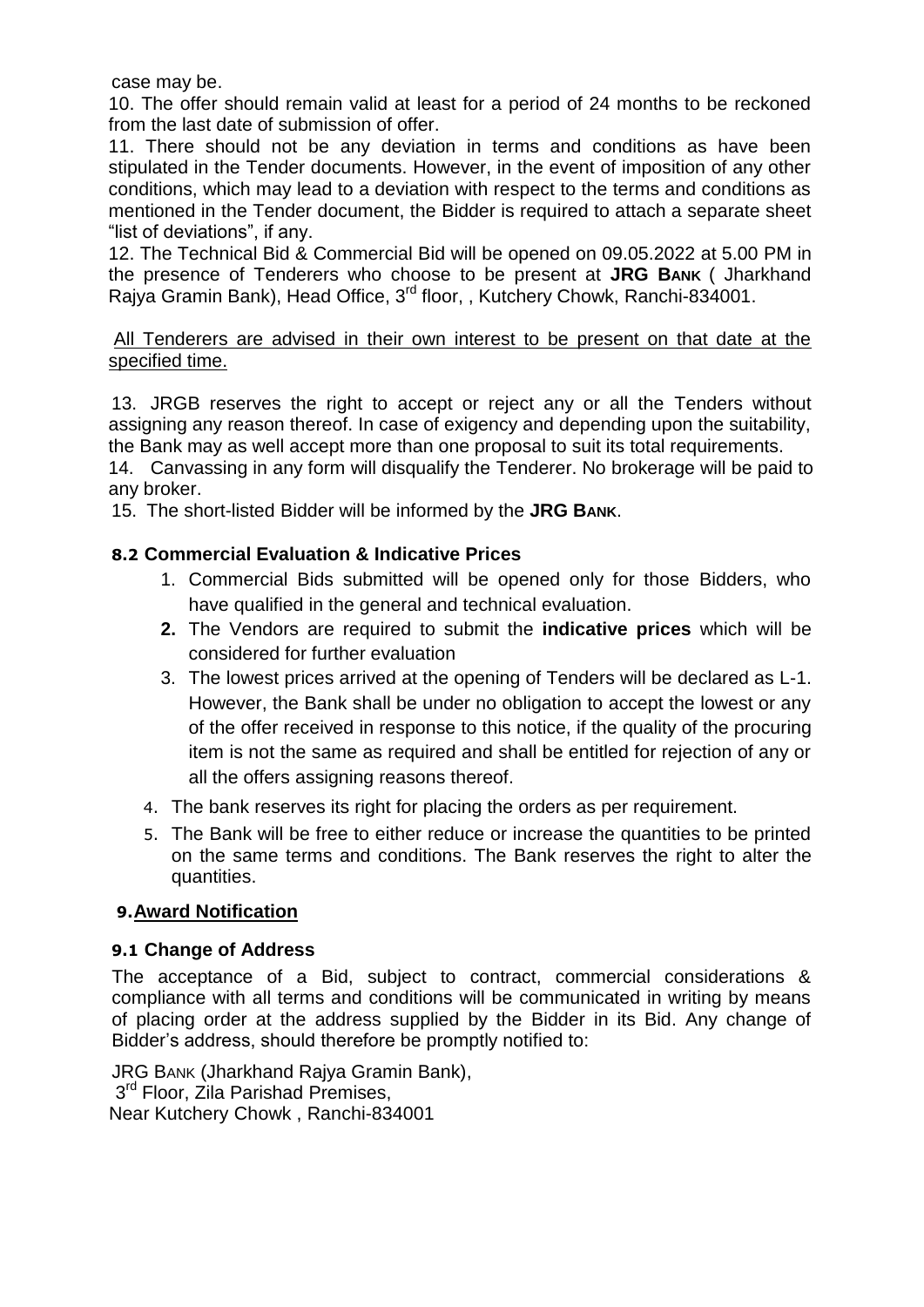#### **10. Bidder's Disqualification**

Any Bidder not complying with the Bidding process is liable for disqualification at any stage without assigning any reason. Decision of the Bank in this regard shall be final, conclusive and binding on the Bidder.

### 11. **Terms and Conditions**

All under mentioned terms and conditions for Vendors, who participate in this Bid, are binding on all. These terms and conditions will also form part of the print order, to be issued to the successful Bidder. All the terms and conditions in the Tender document should be stamped and signed and attached with the Technical Bid as acceptance of the set terms and conditions.

- **11.1 Proposal Ownership:** The Bid and all supporting documents submitted by the Bidders shall become the Bank's property and the Bank reserves the right to accept or reject any request made by any Bidder to return or destroy the Bid and accompanying documentation. The Bank reserves the right to reject any/all Tender(s), without assigning any reason(s) thereof.
	- The rates may be quoted per set of document along with total cost of printing of each item.
	- In case of failure/delay in supply or partiality, the Bank shall be at liberty to get the same items for stationery printed through other source(s) at its sole discretion.
	- Once your rates as quoted in your Bid as per the aforesaid Tender is accepted, you will be bound to execute the printing orders, so placed with you, within the specified period and no request for increase in rate(s) subsequently nor any excuse for non-execution of the printing order on account of non-availability of paper and/or any other reason(s) will be entertained.
	- In case of failure/delay in supply or partiality, the Bank shall be at liberty to get the same items for stationery printed through other source(s) at its sole discretion.
	- Printed stationery must be properly labeled and packed accordingly to our usual requirement and be delivered as per our instruction.
	- The Bank does not bind itself to accept the lowest Tender i.e. L1 and decision of the Bank in this regard will be final and reserves the right to reject any or all the Tenders received without assigning any reason. Bank reserves the right to split the Supply Order between L1 and L 2 Vendors subject to matching of L1 rates by L2 Vendor and the Tender shall be deemed as to have been accepted only for printing as may be ordered from time to time by placing separate order(s). Bank can split the supply order between L1 and L2 Vendors. Further the Bank also reserves the right to consider a Single Vendor / Service Provider in a region of the Bank.
	- Printer(s) who do/does not effectively deliver the printed items (as mentioned in this letter) according to the delivery schedule will be liable to all damages/detriment for loss/losses to the Bank and in case even after warning,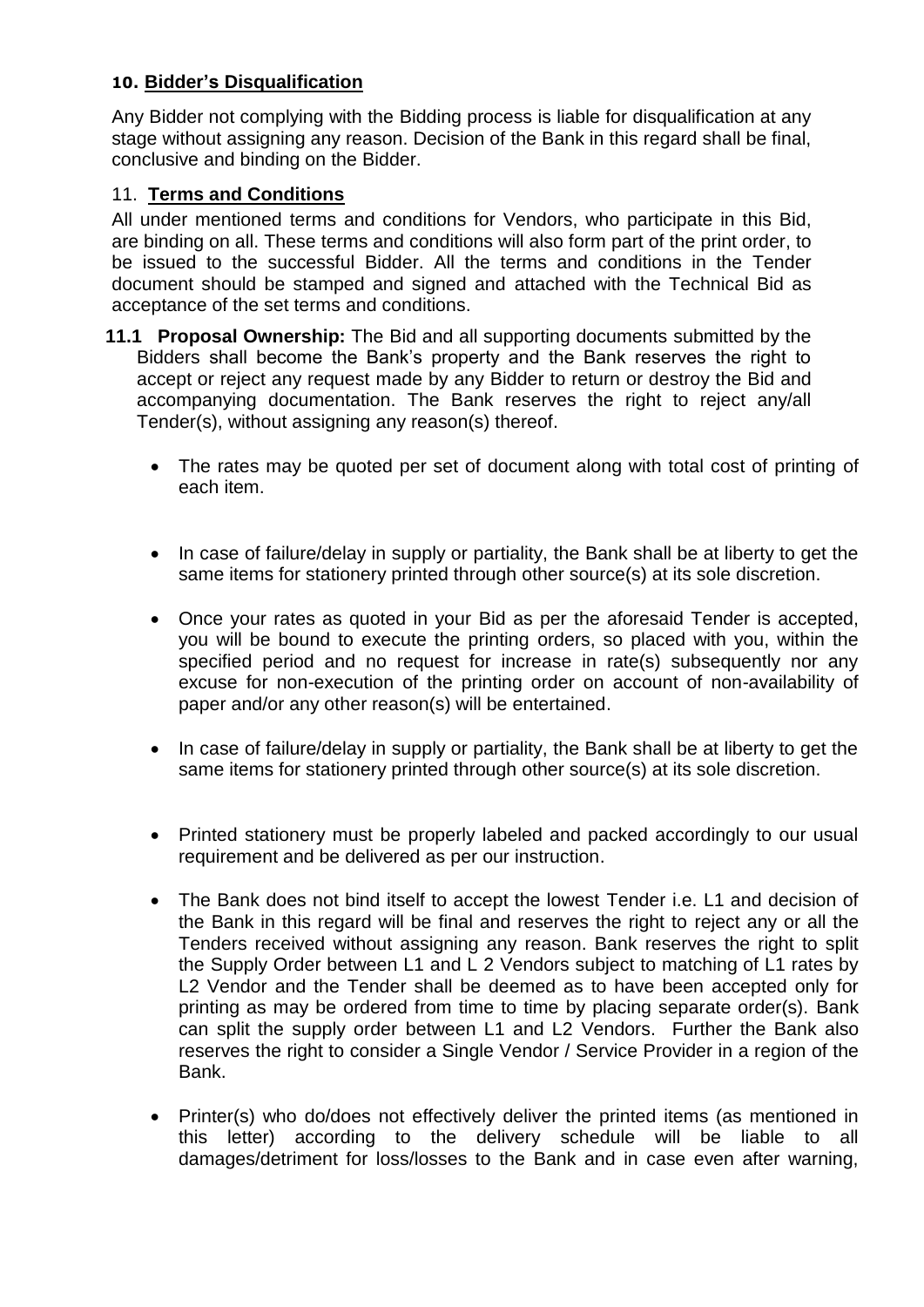he/they continue to be late in delivery, he/they may be disqualified for further inquiry entrustment of the work.

- Delivery must be completed within **15** days from the date of printing order.
- No advance is admissible for the execution of printing order(s).
- The Bank reserves the right to award the printing order item-wise to one or more printer(s) based on the Tender submitted under this invitation.
- The cost of printing of Stationery should be quoted inclusive of cost of transportation/ delivery. No extra charge for transportation/ delivery will be paid.

• The Bank reserves the right to award the printing order item-wise to one or more printer(s) based on the Tender submitted under this invitation.

- The cost of printing of Stationery should be quoted inclusive of cost of transportation/ delivery. No extra charge for transportation/ delivery will be paid.
- **11.2 Delivery, Installation and Commissioning of Items-**The Vendor shall be responsible for delivery of the ordered item(s) at the destination within stipulated time / days as noted above and in purchase order. The Vendor should arrange for appropriate insurance to cover the ordered item(s)for the transit period and till the time of its receipt by the Bank at the respective destination. The cost of the insurance will be borne by the Vendor.
- **11.3 Cancellation of Order**: In case of serious discrepancy in the item supplied, the Bank may cancel the entire purchase order and return the item(s) back to the Vendor at Vendor's costs and risks. The Vendor shall give acceptance within one week from the date of order. Bank has right to cancel the order, if the same is not accepted within the stipulated period from the date of order and the earnest money of the Bidder will be forfeited.
- **11.4 Defect Liability Security Deposit:** Bank shall forfeit the Security Deposit if the material supplied is not as per specifications. This however, does not preclude the Bank from seeking replacement of the goods supplied in case of extreme damage or errors in printing.
- **11.5 Payment Terms:** No advance / mobilization amount will be paid to the Vendors. Bill will be paid only on:
	- **a)** Production of acknowledgements of receipt of the item ordered at the destinations, as per specifications and quantity in good condition.
	- **b)** Receipt of Bill along with Delivery Challans from the recipients duly authenticated & stamped for having received the item.
	- **c)** The total Bill amount noted in the bill should clearly state**:**

## **i.The actual cost of the product**

**ii. TAX component (GST etc)**

**11.6 Earnest Money Deposit:** The Bidder shall have to deposit earnest money in the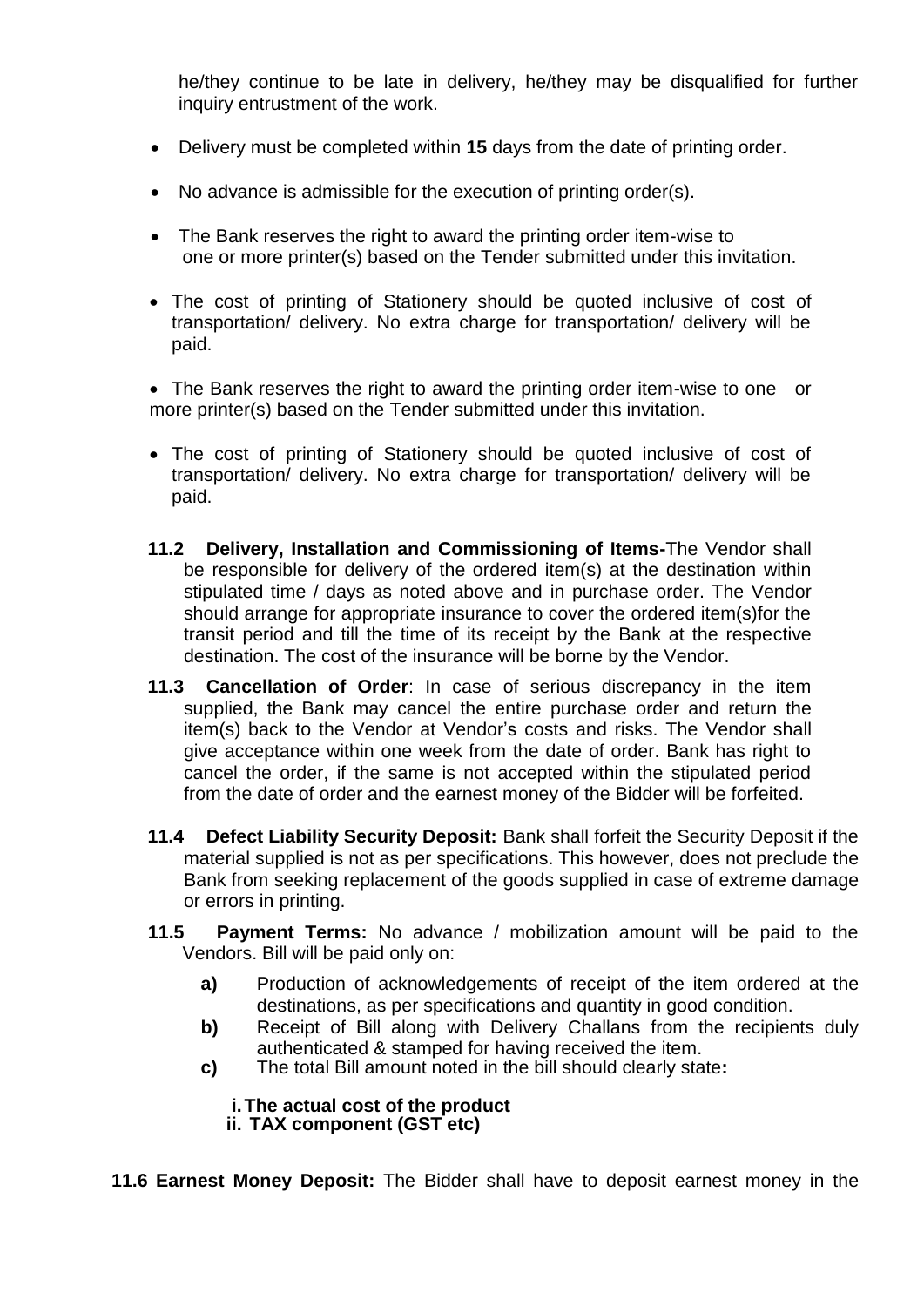form of DD/ Pay Order for **Rs. 50,000.00** (Rupees Fifty thousand only), which will be added to **Security Deposit** for the successful Bidder(s) and returned on expiry of the two years of the contract period. The offer without Earnest Money Deposit would be considered as non-responsive, incomplete and shall be out rightly rejected.

**11.7 Forfeiture of EMD Amount:** This amount will be forfeited, if the successful Bidder refuses to accept purchase order or having accepted the purchase order fails to carry out his obligation mentioned therein.

**Fluctuations in market prices of Paper:** No subsequent pleas/excuses for nonperformance/execution of the order placed on them during the contracted period of 02 (two) years shall be considered, showing the **"increase in market prices of the paper"**  as the cause. Once the acceptance letter is submitted and agreement is entered, the Vendor is bound to print & supply any of the items mentioned in the list till the currency of the contract period. Any reluctance on the part of the Vendor shall be considered rejection of the order and shall tantamount to breach of the contract and shall be liable for forfeiture of the EMD amount and also penalty for delay.

**No interest** shall be payable on the Earnest Money Deposit (EMD).

**11.8 Further Orders:** The Bank may continue to place further orders beyond the valid period, by mutual agreement between the Bank and the Vendor on the same approved rates.

- **11.9 Penalty for Delay:** The Bank reserves the right to levy penalty for delay in supply beyond the stipulated time. The total delay cannot be beyond **15 days** in any case, beyond which the order shall be cancelled. Any delay in completion of the work over the stipulated period will attract **penalty of minimum 0.2% of** per item's cost/ per day subject to **maximum of 10%** of the per cost. The Bank reserves the right to recover these amounts by any mode, which includes adjusting from any payment to be made by the Bank to the supplier.
- **11.10 Order Cancellation:** The Bank reserves the right to cancel the Purchase Order in the event of one or more of the following situations:
	- 1. Delay in supply, beyond the specified period & delay in time limit,
	- 2. Serious discrepancy in quality of supplied item,

3. In the event of order cancellation, the Vendor shall be responsible to take back the faulty/ misprinted item supplied, at his own cost & expenses.

**11.11 Force Majeure:** The Vendor shall not be liable for forfeiture of its performance security, liquidated damages or termination for default, if and to the extent that it's delay in performance or other failure to perform its obligations under the contract is the result of an event of Force Majeure.

For purposes of this Clause, **"Force Majeure"** means an event beyond the control of the Vendor and not involving the Vendor's fault or negligence and not foreseeable. Such events may include, but are not limited to, Acts of God or of public enemy, acts of Government of India in their sovereign capacity, acts of war, fire, floods, strikes, lock-outs and freight embargoes. If a Force Majeure situation arises, the Vendor shall promptly notify the Bank in writing of such conditions and the cause thereof within 20 (twenty) calendar days. Unless otherwise directed by the Bank in writing, the Vendor shall continue to perform its obligations under the Contract as far as it is reasonably practical, and shall seek all reasonable alternative means for performance not prevented by the Force Majeure event.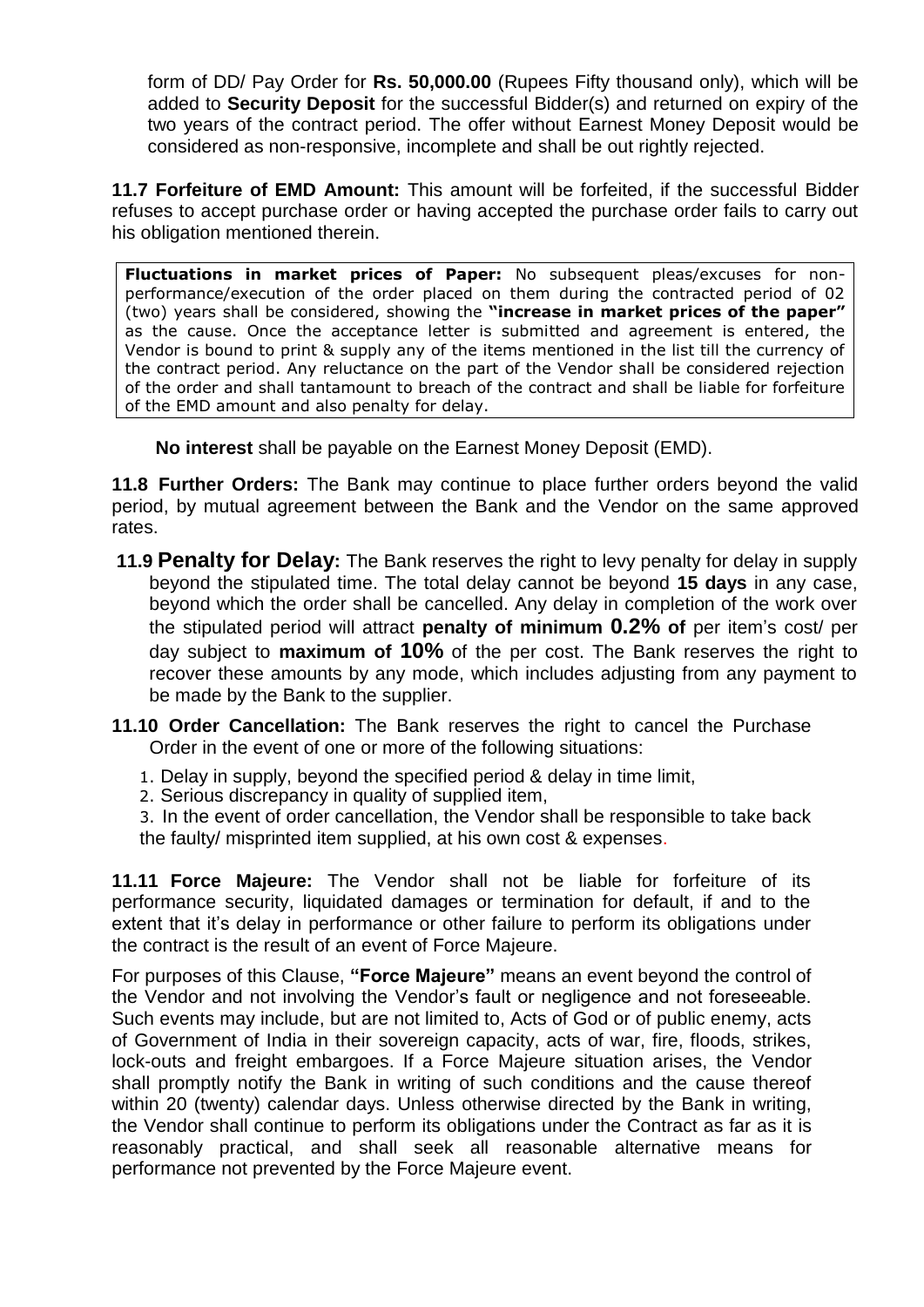**11.12 Resolution of Disputes:** The Bank and the Vendor shall make every effort to resolve amicably, by direct informal negotiation, any disagreement or dispute arising between them under or in connection with the contract. If after 30 (thirty) days from the commencement of such informal negotiations, the Bank and the Vendor are unable to resolve amicably a contract dispute; either party may require that the dispute be referred for resolution by formal arbitration. All questions, disputes or differences arising under and out of, or in connection with the contract, shall be referred to 02 (two) Arbitrators: one Arbitrator to be nominated by the Bank and the other to be nominated by the Vendor. In case of the said Arbitrators not agreeing, then the matter will be referred to an umpire (a  $3<sup>rd</sup>$  arbitrator) to be appointed by the Arbitrators in writing before proceeding with the reference. The award of the Arbitrators and in the event of their not agreeing, the award of the Umpire  $(3<sup>rd</sup>$ arbitrator) appointed by them shall be final and binding on the parties. The Arbitration and Reconciliation Act, 1996 shall apply to the arbitration proceedings and the venue & jurisdiction of the arbitration shall be RANCHI.

| /2022<br>Date:<br>Place: | I/we have read and understood the RFP as detailed in the above<br>pages right from the Introduction, Scope of work, Tentative<br>requirements, Bidding Process, Terms & Conditions, Payment<br>Terms, EMD, Penalty, the Force Majeure clause & Resolution of<br>disputes. I/We offer the quotes / rates in Annexure-IV for printing &<br>supply of the required items as per terms & conditions in the RFP. |                  |
|--------------------------|-------------------------------------------------------------------------------------------------------------------------------------------------------------------------------------------------------------------------------------------------------------------------------------------------------------------------------------------------------------------------------------------------------------|------------------|
|                          | Seal of the Bidder                                                                                                                                                                                                                                                                                                                                                                                          | <b>Signature</b> |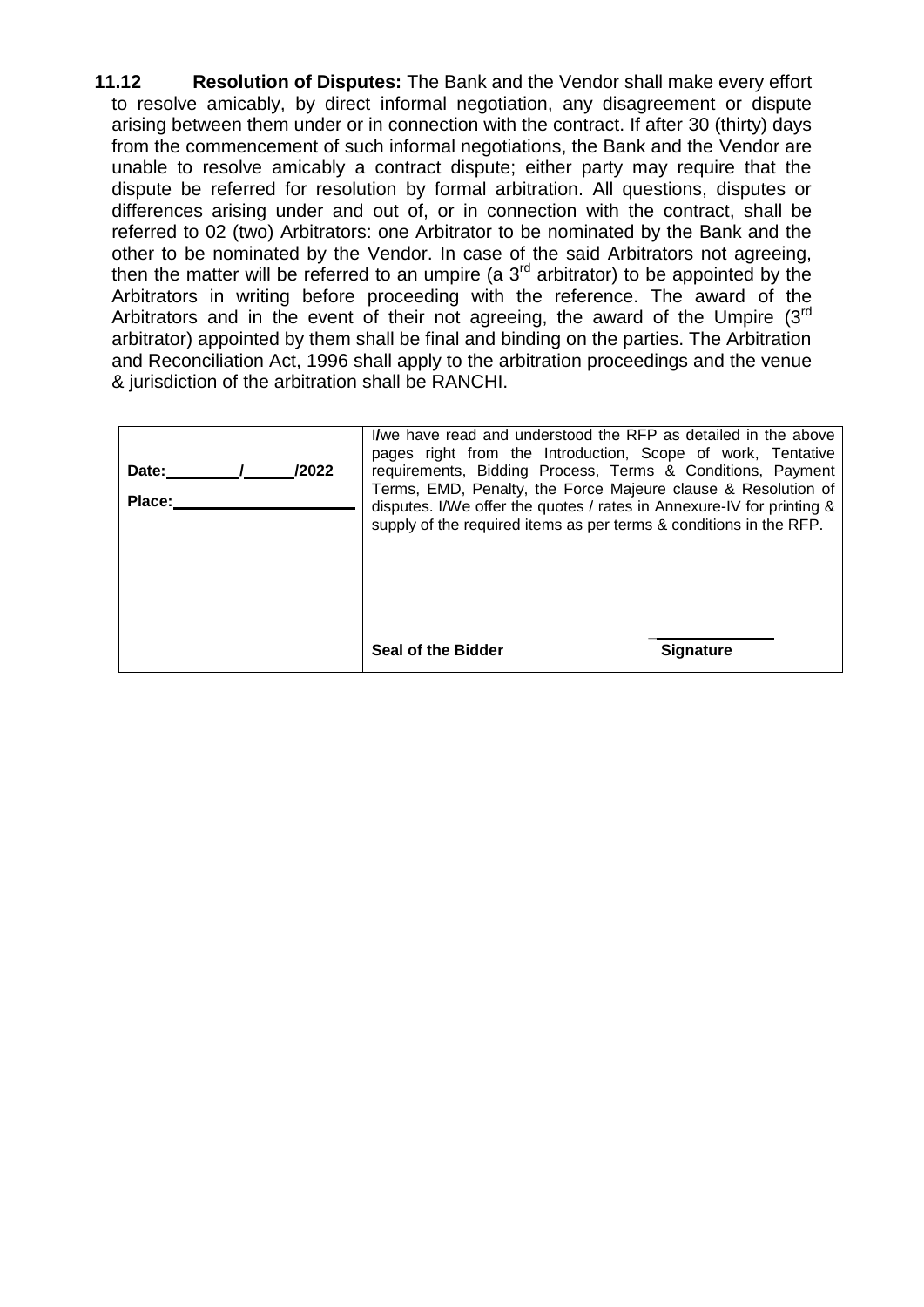## **ANNEXURE-I**

## **CHECKLIST FOR VENDORS**

#### **Submission of Tender**

#### **Vendors are advised to check & ensure to enclose the following list of documents before submitting the Tender:**

| SI.<br>No.     | <b>Document Name</b>                                                                                       | <b>Tick</b><br>mark |
|----------------|------------------------------------------------------------------------------------------------------------|---------------------|
| $\mathbf 1$    | Demand Draft for Tender cost and EMD (Two Stage Bidding Process)                                           |                     |
| $\overline{2}$ | Letter authorization to the representing executive(s)                                                      |                     |
| 3              | Self-declaration letter for not having black listed<br>by any Bank or<br>Govt. Organization                |                     |
| 4              | <b>Bidder's General Information</b>                                                                        |                     |
| 5              | Complete Tender Document signed on all the pages                                                           |                     |
| 6              | Certificate of Registration copy                                                                           |                     |
| $\overline{7}$ | Memorandum of Articles of Association, Partnership Deed, if any                                            |                     |
| 8              | Sales/GST Tax-Registration Copy                                                                            |                     |
| 9              | IT Return for last 3 years                                                                                 |                     |
| 10             | Audited Balance sheets and Profit & Loss (Financial/Turnover) Statements<br>for last 03 (three) years      |                     |
| 11             | Experience documents/Copies of Purchase Orders & Delivery<br>certificates                                  |                     |
| 12             | Samples of material viz. White /Ledger/Kraft Paper of 70,80 GSM or<br>finished product of Stationery Items |                     |
| 13             | Other required documents mentioned elsewhere in this Tender<br>document                                    |                     |

**Note: Non-Submission of any of the above documents may result in rejection of the Tender**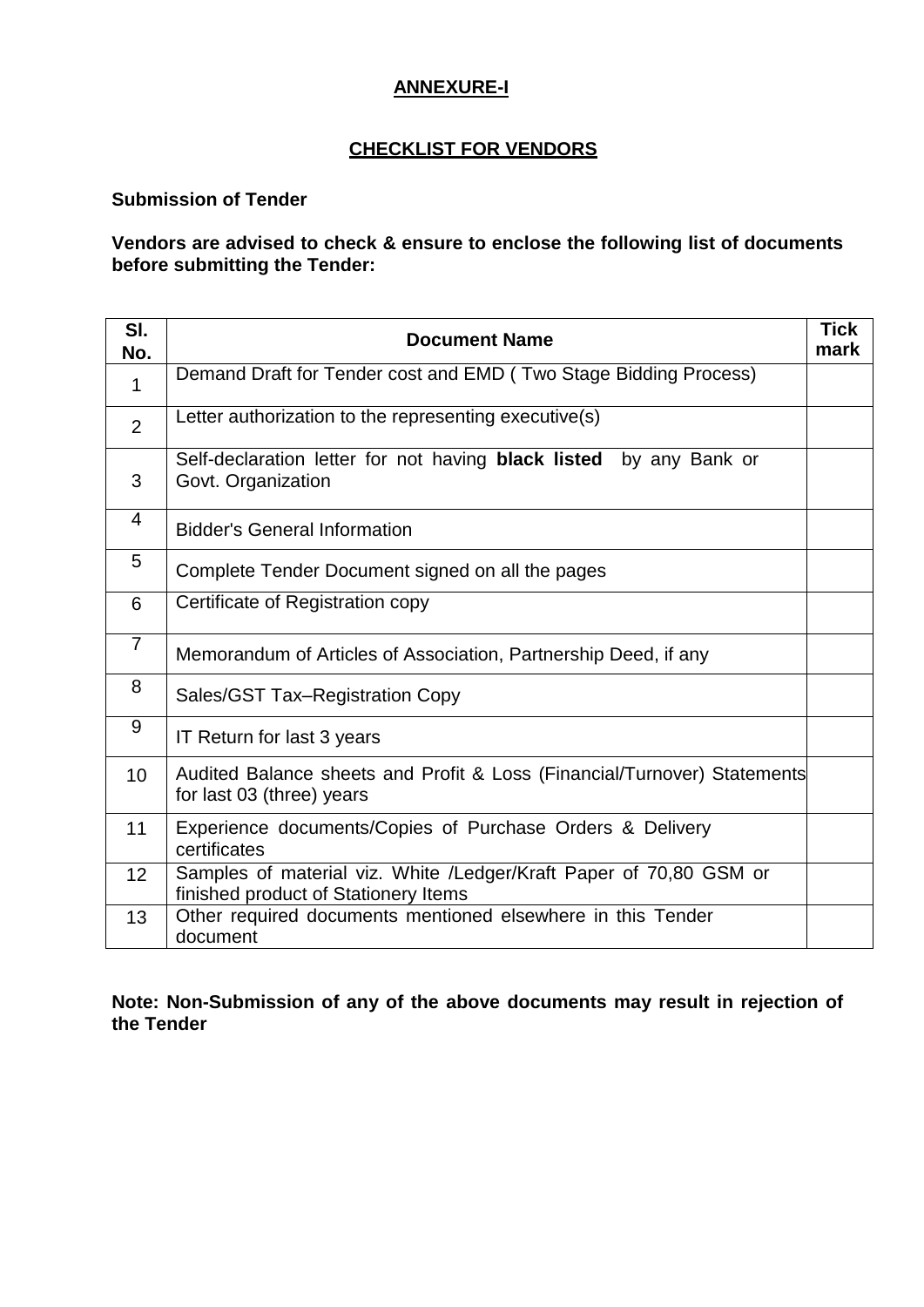#### **ANNEXURE-II**

Ref. No. 68 and 2022

The General Manager **JRG BANK** (Jharkhand Rajya Gramin Bank**)**, Head Office: RANCHI,  **3 rd Floor, Zila Parishad Premises, Near Kutchery Chowk, Ranchi-834001**

Dear Sir,

#### **Tender Ref.No: 02 /2022-23 dated 18.04.2022**

| We M/s                                                                                                         |    | who are |
|----------------------------------------------------------------------------------------------------------------|----|---------|
| established and reputed printers of various stationery items, viz; Forms, Applications,                        |    |         |
| Vouchers, Pass Books, Booklets                                                                                 |    | etc.    |
| having factories at the state of the state of the state of the state of the state of the state of the state of |    |         |
|                                                                                                                |    | and     |
|                                                                                                                | Do | hereby  |
|                                                                                                                |    |         |

authorize Sri/Smt. /Kumari / Transgender (Name)

to offer our Tender/quotation, negotiate and conclude the contract with you against the above invitation for offer.

The above representative shall be responsible for answering any query and authenticate as required during the process of Tender opening for smooth conclusion.

Yours faithfully,

For and on behalf of M/s

(Name of Printer/manufacturer)

Signature of the Authorized Person

**Note:** This letter of authority should be written/ printed on the letter head of the printer/manufacturers/and should be signed by a competent person of the printer/ manufacturer.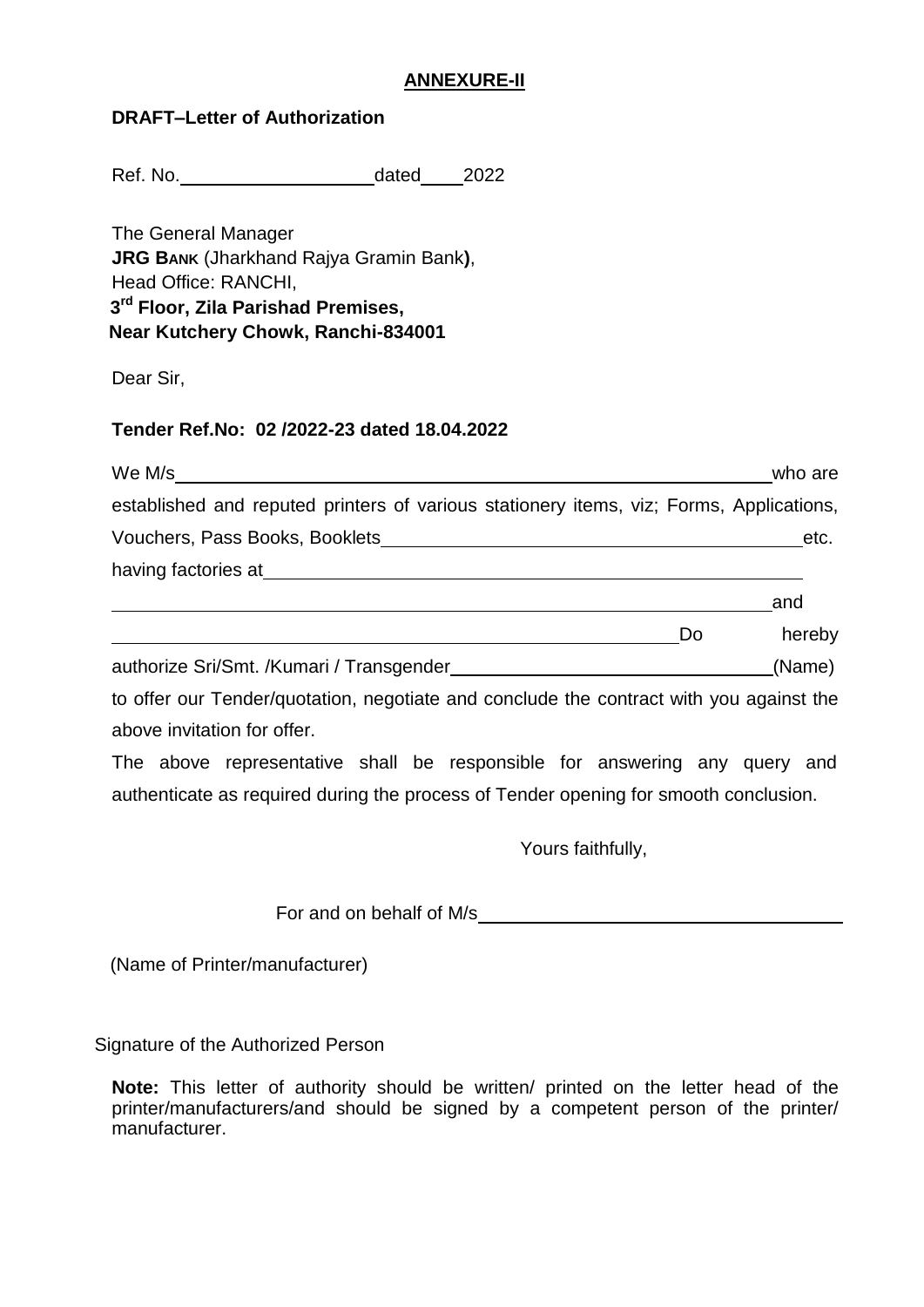#### **ANNEXURE-III**

#### **DRAFT: NON-BLACK LISTING LETTER**

| Our Letter No:                                                                          | Date:- . | .2022             |
|-----------------------------------------------------------------------------------------|----------|-------------------|
| The General Manager                                                                     |          |                   |
| <b>JRG BANK (Jharkhand Rajya Gramin Bank),</b>                                          |          |                   |
| Head Office: RANCHI,<br>3rd Floor, Zila Parishad Premises,                              |          |                   |
| Near Kutchery Chowk, Ranchi-834001                                                      |          |                   |
|                                                                                         |          |                   |
| Dear Sir,                                                                               |          |                   |
| Tender Ref. No: 02/2022-23 dated 18.04.2022                                             |          |                   |
|                                                                                         |          | who are           |
| established and reputed printers of various stationery items, viz; Forms, Applications, |          |                   |
| Vouchers, Pass Books, Booklets, Manuel Allen and Allen Letc., Analying                  |          |                   |
|                                                                                         |          |                   |
|                                                                                         | and      |                   |
|                                                                                         |          | Do hereby confirm |
| that our firm/concern is not BLACKLISTED by any Bank nor by any Govt. organization.     |          |                   |
| We assure you of our best services timely and qualitatively.                            |          |                   |
| Yours faithfully,                                                                       |          |                   |

For and on behalf of M/s

(Name of Printer/manufacturer)

(Signature of the Authorized Person)

**Note:** This letter of **NON-BLACKLISTING** should be written/printed on the letter head of the printer/manufacturer/s and should be signed by a competent person of the manufacturer.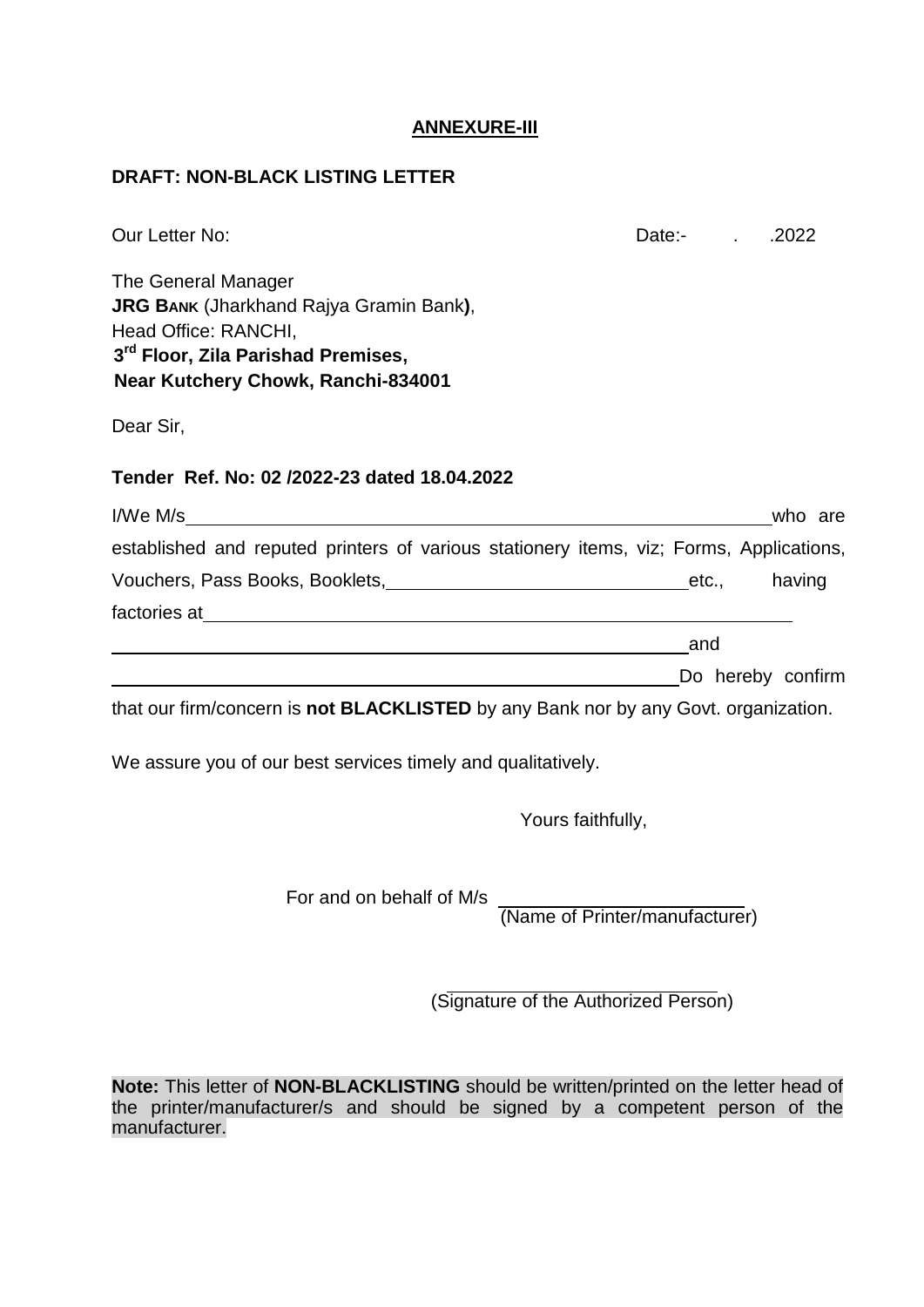## **ANNEXURE- IV**

(Ref: Tender Notice No 02 /2022-23 dated 18.04.2022)

## **BIDDERS' GENERAL INFORMATION & PRE QUALIFICATION DATA EMPANELMENT OF VENDORS**

## **PLEASE FILL UP ALL THE COLUMNS ELEGIBLY**

| SI.<br><b>No</b> | <b>Specifications</b>                                                                                                                                               | <b>Particulars</b>                                                                                                                                                               |
|------------------|---------------------------------------------------------------------------------------------------------------------------------------------------------------------|----------------------------------------------------------------------------------------------------------------------------------------------------------------------------------|
|                  | <b>Name of the Unit/Firm with full</b><br>address with Telephone /<br>Mobile/FAX. No s/Email<br>Address etc.,                                                       |                                                                                                                                                                                  |
| 1                | <b>Administrative Office:</b>                                                                                                                                       |                                                                                                                                                                                  |
|                  | Factory Address:                                                                                                                                                    |                                                                                                                                                                                  |
|                  | <b>ISO</b><br>certified<br>Whether<br>/IBA/RBI/SBI/approved<br>Unit(if so, enclose copy of<br>relative certificate issued)                                          |                                                                                                                                                                                  |
| $\overline{2}$   | <b>CONSTITUTION</b><br>like<br>(Enclose evidence<br>Certificate of Commencement<br>of Business /memorandum of<br>Articles of Association/<br>Partnership Deed etc.) | Proprietary/Partnership/Private/<br>a)<br>Limited/Public Ltd. Company<br>$/Co-$<br>operative Society(Delete in applicable)                                                       |
|                  |                                                                                                                                                                     | SSI Registration No./Trade<br>b)<br>License<br>No.(Enclose<br>Copy<br>οf<br>Certificate)                                                                                         |
|                  | Year of Establishment                                                                                                                                               | Date valid up to:                                                                                                                                                                |
| 3                | <b>/Experience</b> in line of<br>activity: (Please<br>see<br>Annexure-I)<br>Eligibility<br>criteria for category wise                                               | Year of establishment:<br>(As per Unit Registration Certificate)<br>Experience in years of the Proprietor/ partner<br>/Director of the unit:<br><u>the contract of the vears</u> |
|                  | length<br>if<br>minimum<br>experience required)                                                                                                                     |                                                                                                                                                                                  |
| $\overline{4}$   | Name<br>the<br>οf<br>Proprietor/Mg.<br>Partner/Mg. Director etc.                                                                                                    |                                                                                                                                                                                  |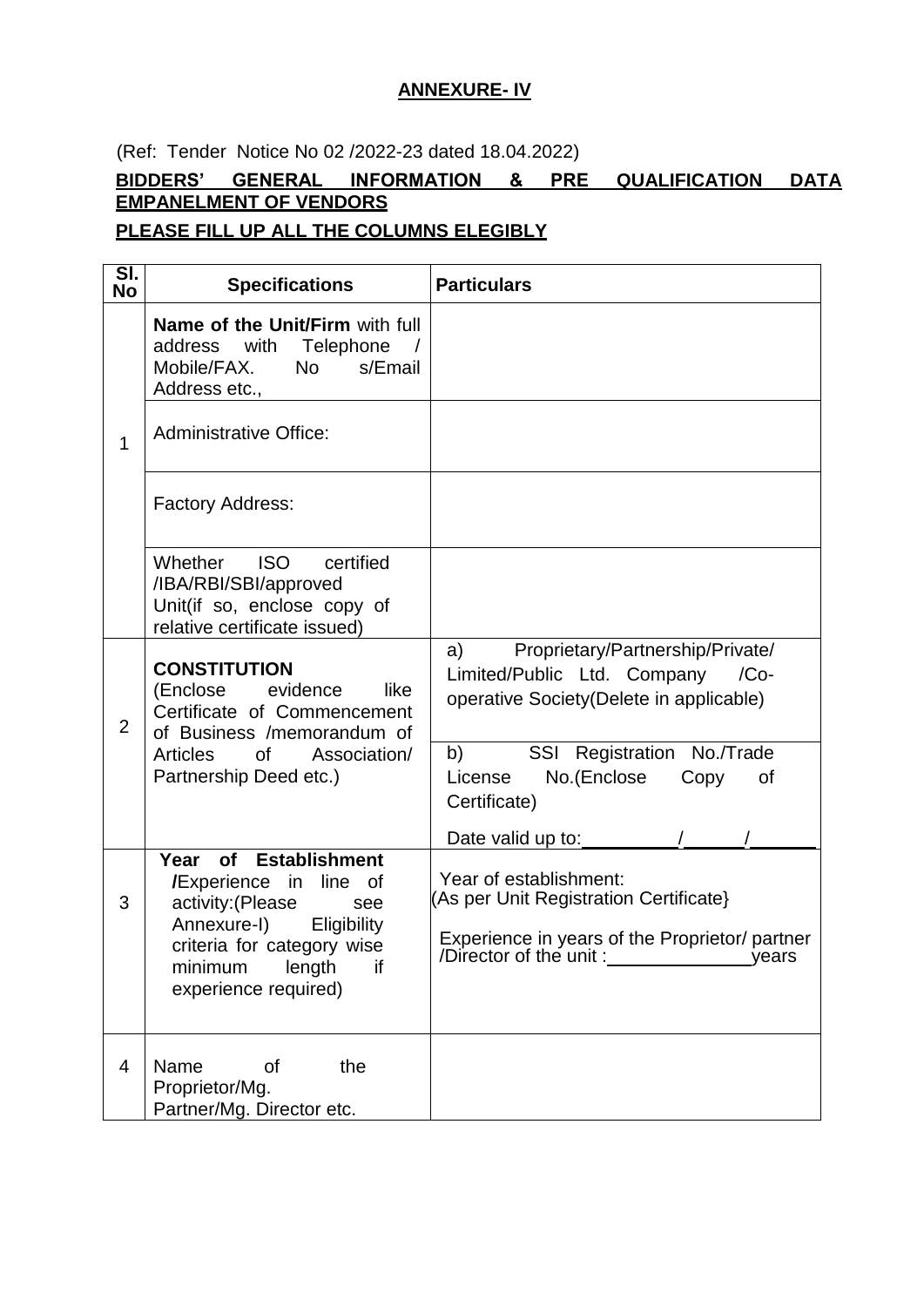|                |                                                                                                                                                                                                                 | BANK: Experience of the second service of the service of the series of the series of the series of the series of the series of the series of the series of the series of the series of the series of the series of the series |
|----------------|-----------------------------------------------------------------------------------------------------------------------------------------------------------------------------------------------------------------|-------------------------------------------------------------------------------------------------------------------------------------------------------------------------------------------------------------------------------|
| 5              | Name and addresses of the                                                                                                                                                                                       | <b>BRANCH:</b>                                                                                                                                                                                                                |
|                | <b>Bankers / Phone Numbers</b>                                                                                                                                                                                  | $A/c$ No:                                                                                                                                                                                                                     |
|                |                                                                                                                                                                                                                 | IFS Code:                                                                                                                                                                                                                     |
| 6              | Whether registered for<br>GST purposes?<br>(Mention GST No. and<br>furnish Xerox copies)                                                                                                                        |                                                                                                                                                                                                                               |
| $\overline{7}$ | Whether an<br>Assesse<br>of<br>Income Tax(Enclose copies of<br>IT Return for the last 3 years                                                                                                                   | PAN No:<br>TAN No:                                                                                                                                                                                                            |
|                | with all enclosures)                                                                                                                                                                                            |                                                                                                                                                                                                                               |
|                |                                                                                                                                                                                                                 | (Rs. in lakhs)                                                                                                                                                                                                                |
| 8              | <b>Annual Turnover</b> for the                                                                                                                                                                                  | Year 2018-19 Rs.                                                                                                                                                                                                              |
|                | last 3years<br>(Balance Sheets to be enclosed)                                                                                                                                                                  | Year 2019-20 Rs.                                                                                                                                                                                                              |
|                |                                                                                                                                                                                                                 | Year 2020-21 Rs.                                                                                                                                                                                                              |
| 9              | Details of Machinery, with<br>brief description of its output<br>per day :(Enclose separate<br>paper if space is<br>not<br>sufficient)                                                                          | Capacity of printing  (No. of prints per<br>day)                                                                                                                                                                              |
| 10             | Whether you have the capacity<br>to take up MULTICOLOUR<br>printing jobs?                                                                                                                                       | Yes/No                                                                                                                                                                                                                        |
| 11             | Whether you accept to<br>execute the order as per the<br>specifications of paper (GSM)<br>and make of Grade-A Mills,<br>RFP,<br>mentioned<br>the<br>in<br>through -out the validity of the<br>Agreement period? |                                                                                                                                                                                                                               |
| 12             | Whether you are ready to<br>accept to Print & Supply at the<br>L-1 approved rates for a<br>period of two years without<br>for<br>interruption<br>whatever<br>reason?                                            |                                                                                                                                                                                                                               |
| 13             | Whether you accept to provide<br><b>INSURANCE</b><br>against Fire,<br>Theft, Riots during transit for<br>finished products till delivery at<br>the destinations stated in the<br>RFP?                           |                                                                                                                                                                                                                               |
| 14             | Institutions/Govt.<br>0f<br><b>Names</b><br>Agencies/Banks,<br>reputed<br>companies etc., to whom your<br>unit is executing works<br>their<br>maintained<br>and                                                 | You<br>should<br>submit Orders &<br>Completion<br>Certificates                                                                                                                                                                |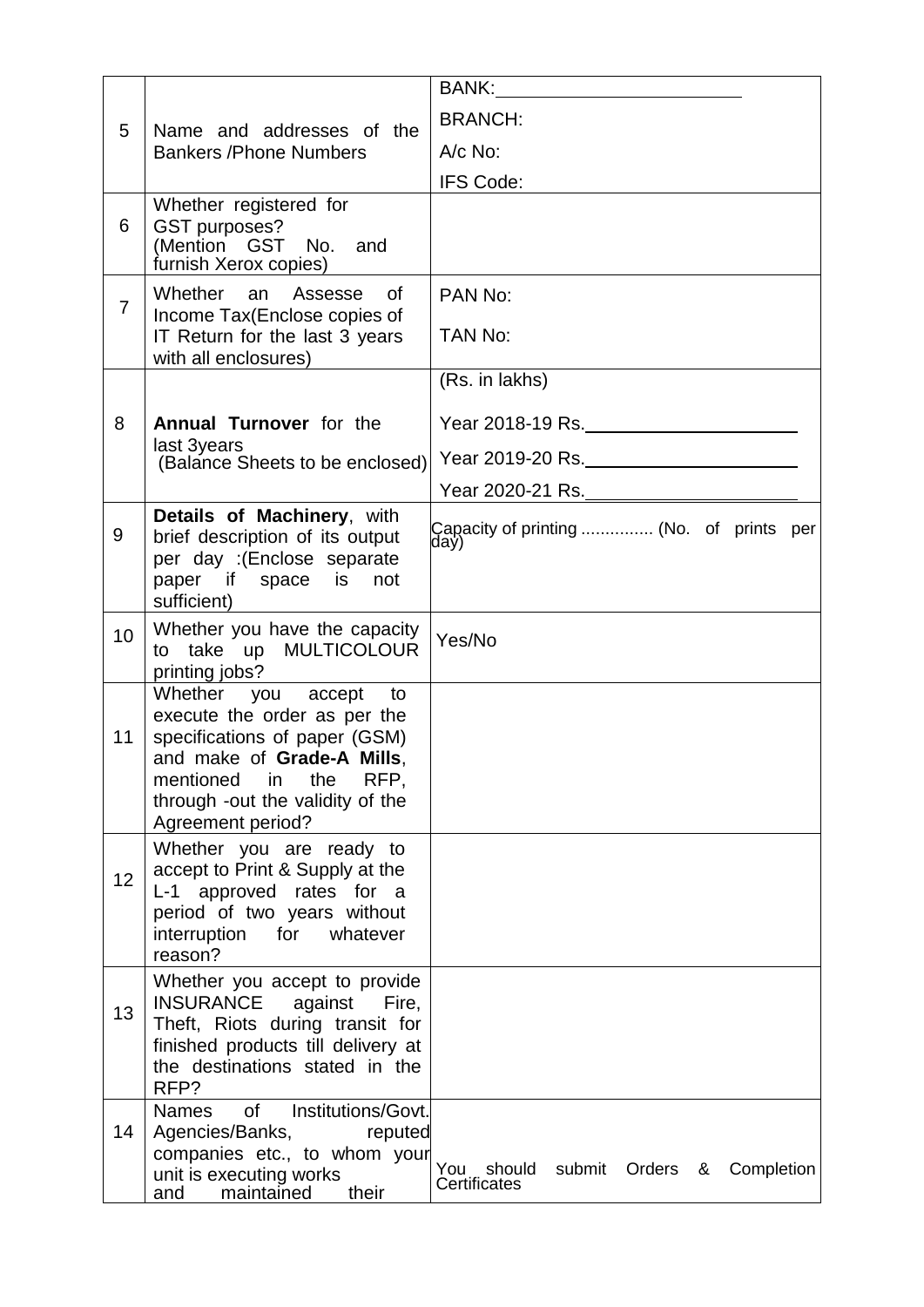|    | against the turnover in the<br>last year                                                     |                                  |
|----|----------------------------------------------------------------------------------------------|----------------------------------|
| 15 | Detailed description of<br>works undertaken                                                  |                                  |
| 16 | Were you removed / black<br>listed at any time in any Bank /   YES/NO<br>Govt. organization? |                                  |
|    | If yes mention details                                                                       | Self-declaration Letter enclosed |

## **Compliance Statement**

#### **Declaration:**

We hereby undertake and agree by all the terms and conditions stipulated by the Bank in the Tender Document.

Place:

Date :\_\_\_\_\_\_/ /2022

Stamp/Seal Signature & Designation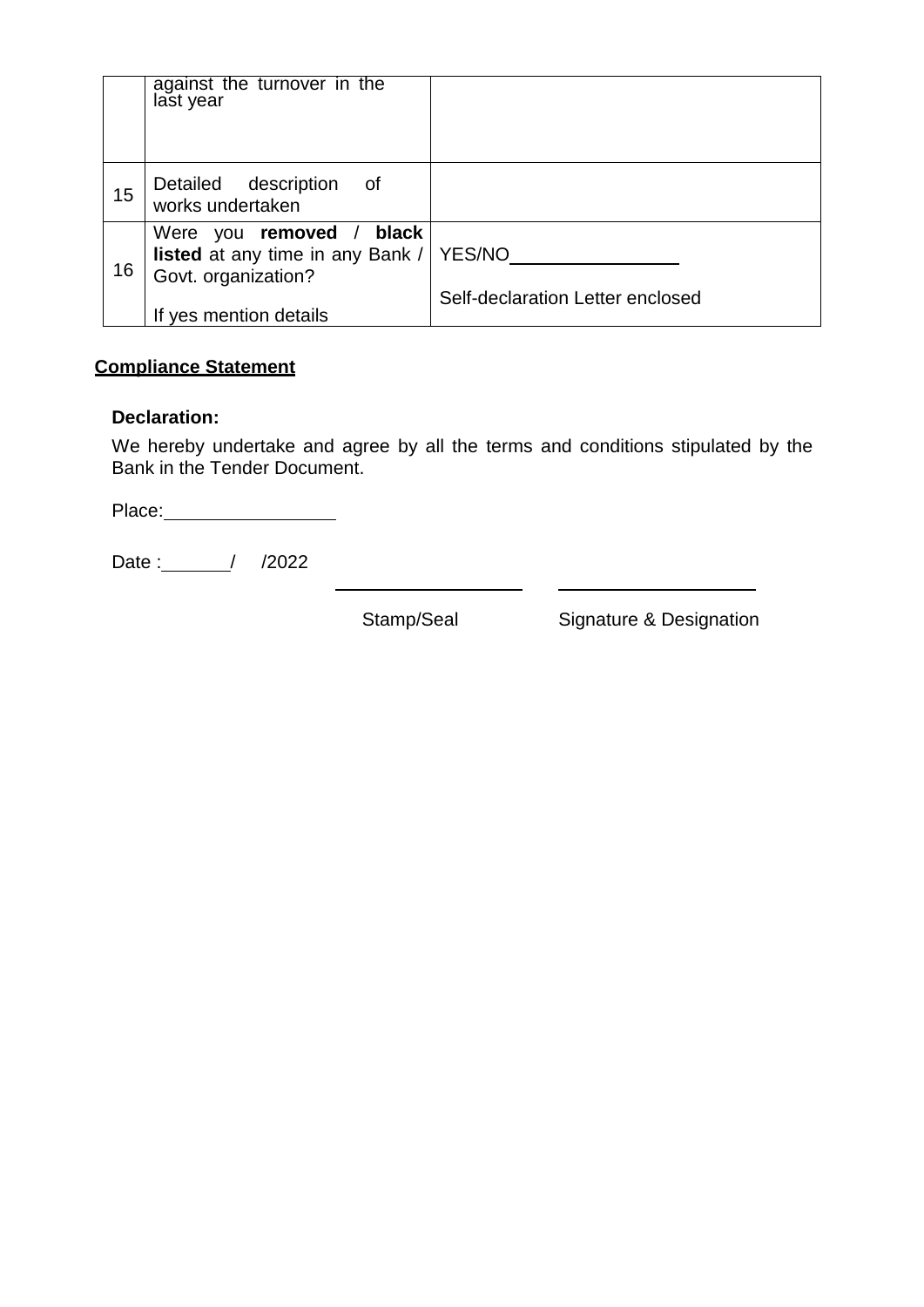To,

Date: / /20

The General Manager,

**JRG BANK** (Jharkhand Rajya Gramin Bank**)**, Head Office: RANCHI,  **3 rd Floor, Zila Parishad Premises, Near Kutchery Chowk , Ranchi-834001**

## **LETTER OF INTENT/ACCEPTANCE**

Dear Sir,

#### **EMPANELMENT OF PRINTERS**

Ref: Tender Notice No. 02 /2022-23 dated 18.04.2022 for Empanelment of Printers **Off- Line** and posted in Bank's website www.jrgb.in on  $\frac{1}{2022}$ 

With reference to the above Tender, I/We accept to print & supply all the items mentioned there in, at the L-1 rates approved by the Bank. We have examined and understood the instructions, terms and conditions forming part of the Tender forms, we hereby enclose our offer for the supply of **Stationery** as detailed in your above-referred Tender notice

I/We intend to sign the Agreement as stated in the Tender document and accept all Terms& Conditions contained therein. The agreement shall be valid for a period of two years after execution.

I/We undertake to continuously print & supply to all the purchase orders placed on me/us for any of the items noted in the Commercial Bid and as per specifications of paper, binding, time of supply, etc., mentioned in the RFP, without giving scope for compromise in quality / quantity or delay during the currency of the agreement or beyond with mutual consent.

I/We honor the condition of EMD to be retained till the expiry of the agreement and/or till the end of all supplies against the orders placed even beyond the agreement date. I/We shall bear the expenditure for purchase of Rs.100/- Stamp(s) to be affixed on the Agreement.

We confirm that any PSU bank / RRB have not disqualified us for supply of Stationery at present.

We further confirm that the offer is in conformity with the terms and conditions as mentioned in the Tender form.

We also confirm that the offer shall remain valid for 2 years from the last date for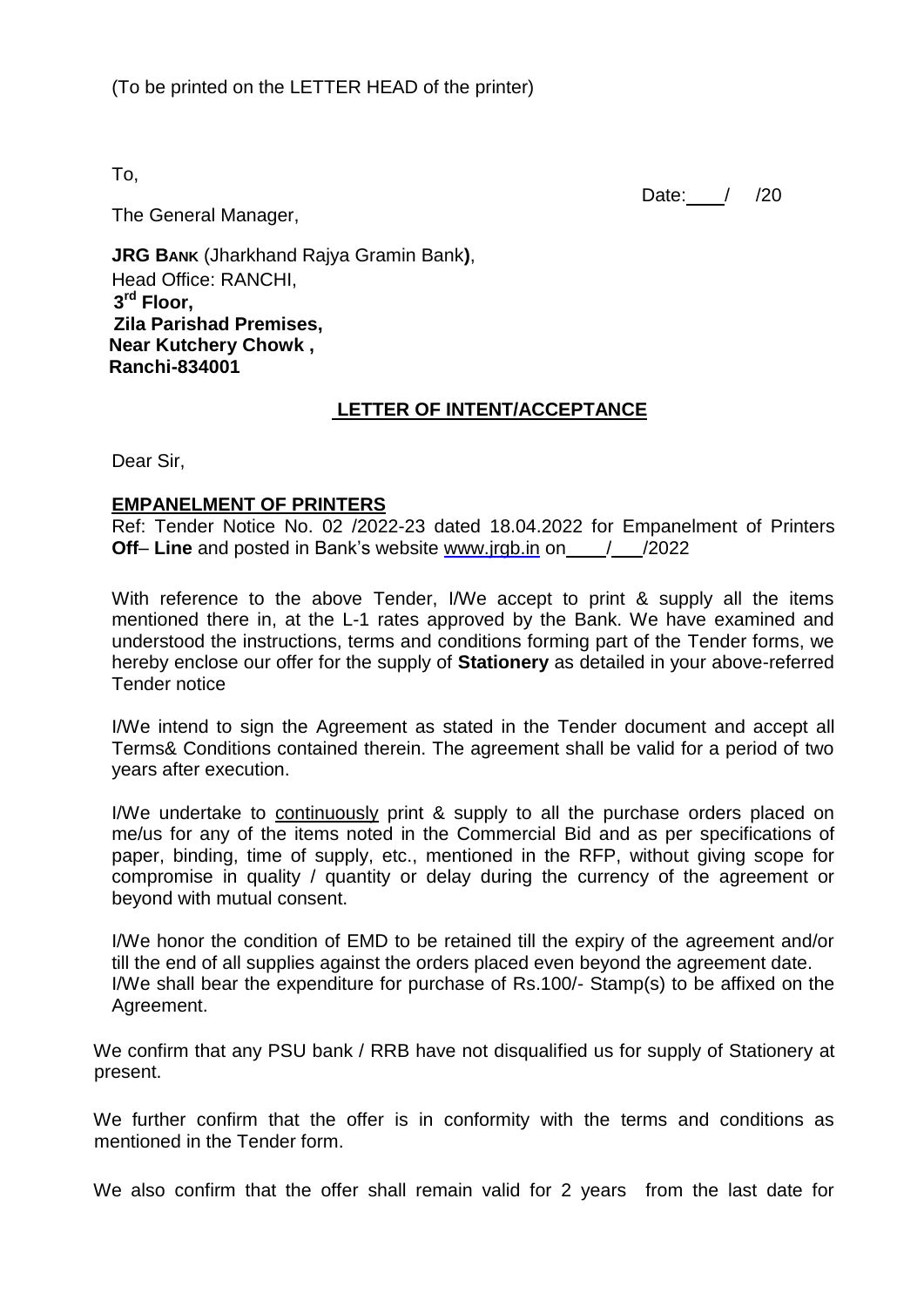submission of the offer.

We understand that either the Bank is not bound to accept the offer in part or in full and that, the Bank has the right to reject the offer in full or in part without assigning any reason whatsoever.

Yours faithfully,

Proprietor(s)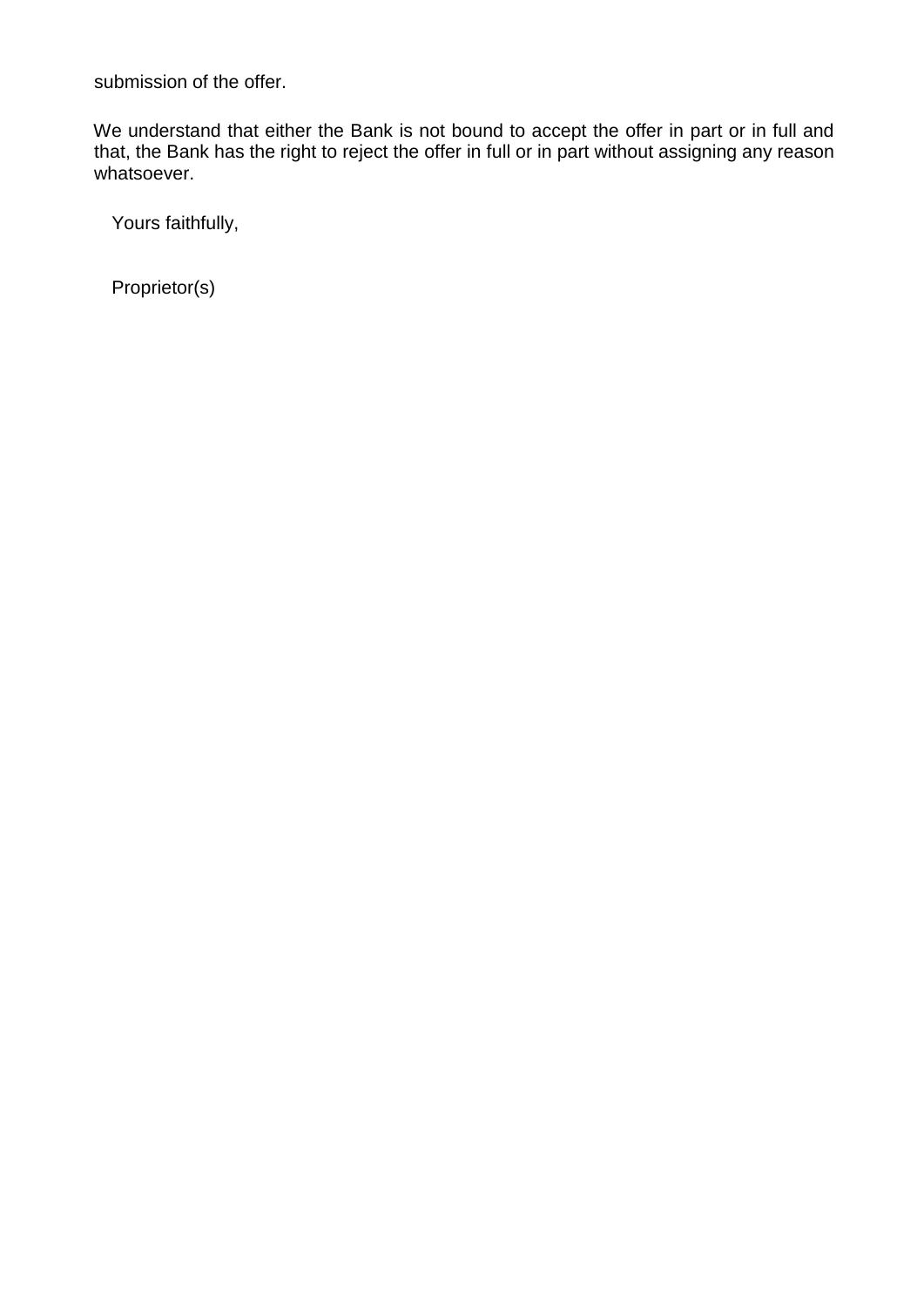## **D E C L A R A T I O N**

1. I / We have read the instructions appended and all terms and conditions and I / We understand that if any false information is detected at a later date, any future contract made between ourselves and Jharkhand Rajya Gramin Bank, on the basis of the information given by me / us can be treated as invalid by the Bank and I / We will be solely responsible for the consequences.

2. I / We agree that the decision of **JRG BANK** (Jharkhand Rajya Gramin Bank) in selection of contractors will be final and binding to me / us.

3. All the information furnished by me hereunder is correct to the best of my knowledge and belief.

4. I / We agree that I / we have no objection if enquiries are made about the work listed by me / us in the accompanying sheets.

Place: Signature of the state of the state of the state of the state of the state of the state of the state of the state of the state of the state of the state of the state of the state of the state of the state of the sta

Date: Name & Designation of the Designation of the Designation of the Designation of the Designation of the Designation of the Designation of the Designation of the Designation of the Designation of the Designation of the

Seal of Organization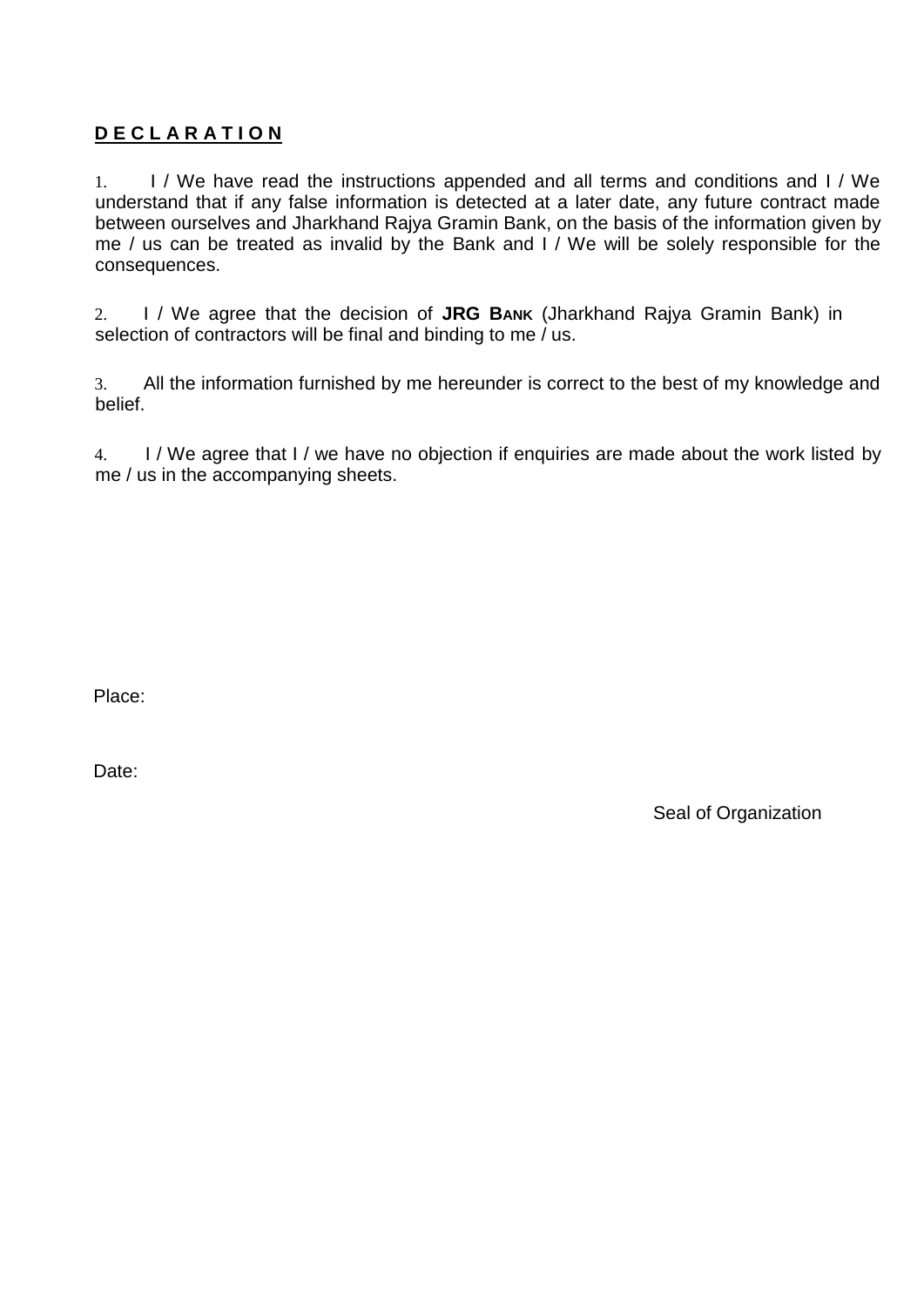## **DRAFT AGREEMENT**

#### (For Printing &Supply of Applications, Forms, Pass Books, Vouchers etc.)

This agreement is made on this the day of 2022, between **JRG BANK** (Jharkhand Rajya Gramin Bank, a Regional Rural Bank, constituted under the Regional Rural Banks Act, 1976, having its Head Office at 3<sup>rd</sup> Floor, Zila Parishad Premises, Near Kutchery Chowk, Ranchi-834001 in the State of Jharkhand, being represented by its General Manager-I, here in after referred to as "**The Bank**", which expression shall, unless it be repugnant to the context or meaning thereof, mean and include its successors and authorized representatives, on the other part M/s

|                    | proprietary/partnership firm carrying |  |  |  |
|--------------------|---------------------------------------|--|--|--|
| on its business at |                                       |  |  |  |
| PIN-               |                                       |  |  |  |
| Sri/Smt.           |                                       |  |  |  |

, here in after called **"The Printer"** which expression shall unless repugnant to the context shall include its legal heirs, successors and assignees on the other part.

Whereas, the Bank for the purpose of carrying on its banking business needs to empanel printers for printing and supply of Applications, Forms, Pass books, Documents, Vouchers, Registers and General stationery, the Bank had issued an RFP.

Whereas the printer has applied and is found eligible for appointment, as an empanelled printer to the Bank for a period of two years.

Now, it is agreed between the parties here to as follows:

- 1. **EMPANELMENT:** The Bank hereby appoints me/my printing concern, as the printer of the Bank to print and supply General printed items, as required by the Bank for a **period of two years** from the date of this agreement or till the next empanelment and/or unless otherwise specified.
- 2. **DEPOSIT OF EMD/SECURITY DEPOSIT:** The EMD of **Rs. /**-submitted by me/my printing concern will form part of the **Security Deposit** which will be 2% of the Tender value and held with the Bank throughout the rate contract period of the Tender, i.e., for **two years**, and as guarantee for performance/execution of the order placed on the printer. I also understand, that, no interest will be payable on the earnest money deposit.
- 3. **BILL PAYMENT:** The payment will be made as per the approved L-1 rates agreed through the

"**Letter of Intent / Acceptance"** on satisfactory completion /execution of the order.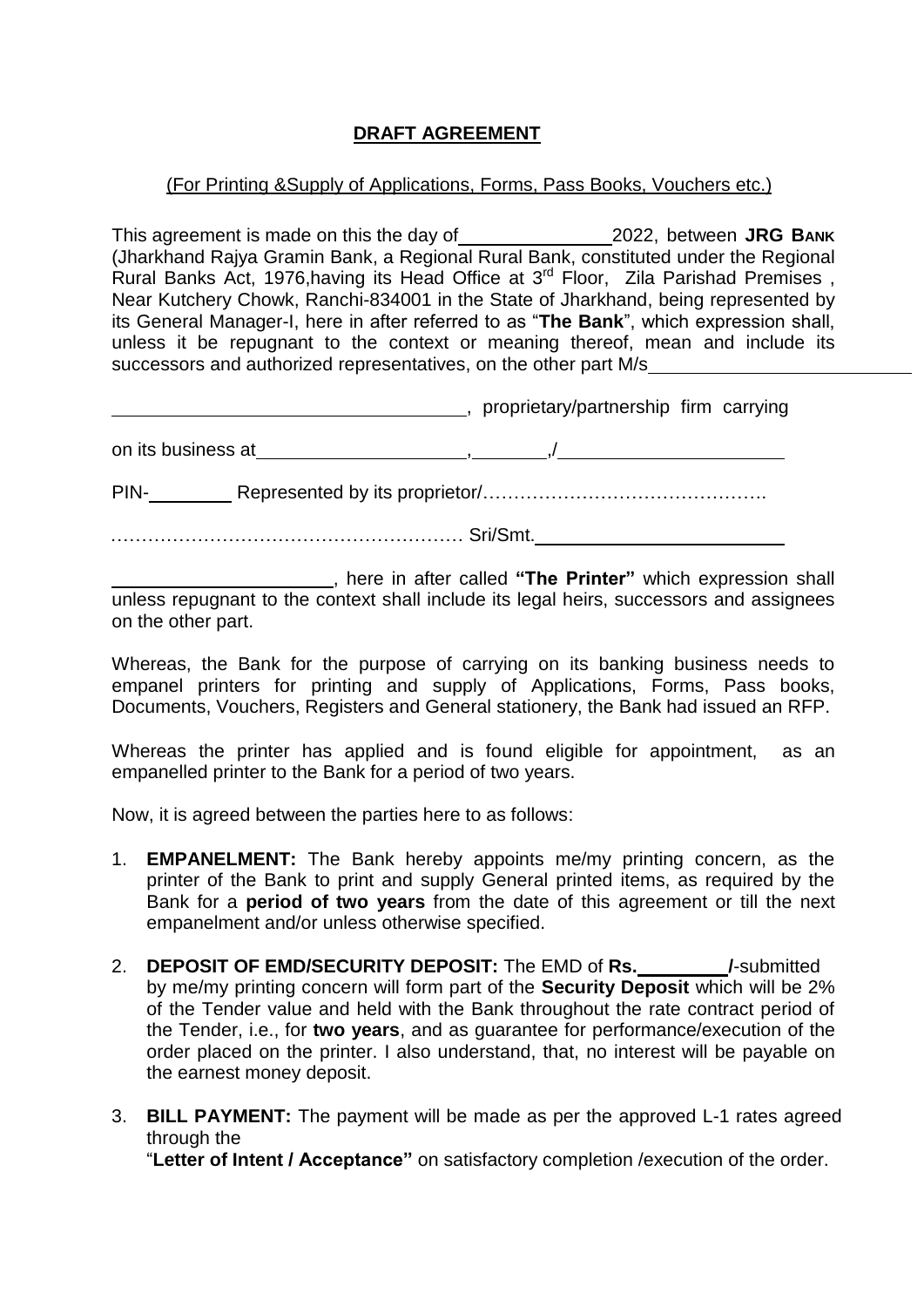- 4. **PLACING OF ORDERS:** The Bank places printing orders according to its requirements. No printer can demand or decline to execute any work order on the basis of quantity and amount of the order. Distribution of orders will be as per the Tender terms & conditions, and on the performance of the printer. No correspondence will be entertained by the Bank in this regard.
- 5. **DELIVERY:** The ordered quantity of Forms/Registers/Documents/Applications shall be delivered at the destinations noted in the RFP or as advised in the purchase order.
- 6. **SECRECY:** The printer should maintain strict confidentiality inprinting of the Forms / Applications / Booklet etc., ordered by the Bank and should not disclose to third parties.
- 7. **TIME SCHEULE:** The time schedule for printing of Forms/Application/Booklets irrespective of quantity ordered for will be as under:
	- a. Forms & Vouchers -20 days
	- b. Applications & Pass Books- 30 days
- 8. **PROOF:** Proof in respect of Applications/Forms/Booklets etc., should be submitted to the department for approval. Printing should be taken up only after the FINAL approval is accorded by the department Officials.
- 9. **Forfeiture of EMD Amount:** This amount will be forfeited, if the successful Bidder refuses to accept purchase order or having accepted the purchase order fails to carry out his obligation mentioned therein.
- 10. **Bill Payment Terms:** No advance/mobilization amount will be paid. Bill will be paid only on:
	- $\triangleright$  receipt of the item ordered at the destinations advised, as per specifications and Quantity& in good condition
	- $\triangleright$  receipt of Bill along with Delivery Challans from the recipients duly authenticated & Stamped for having received the item
- 11. **Fluctuations in market prices of Paper:** No subsequent excuses for nonperformance/execution of the order placed on them during the contracted period of two years shall be considered, showing the **"increase in market prices of the paper"** as the cause. Once the acceptance letter is submitted and agreement is entered, the Vendor is bound to print & supply any of the items mentioned in the list till the currency of the contract period. Any reluctance on the part of the Vendor shall be considered rejection of the order and shall tantamount to breach of the contract and shall be liable for forfeiture of the EMD amount and also penalty for delay.
- 12. **Penalty for delay:** The Bank reserves the right to levy penalty for delay in supply beyond the stipulated time. A **penalty of 2% of the bill amount** will be levied for delay of two week. **The total delay cannot be beyond one month** in any case, beyond which the order shall be cancelled.
- 13. **Serious Discrepancy:** In case of serious discrepancy in the item supplied, the Bank may cancel the entire purchase order and return the item(s) back to the Vendor at Vendor's costs and risks. The Vendor shall give acceptance within one week from the date of order. Bank has right to cancel the order, if the same is not accepted within the stipulated period from the date of order and the earnest money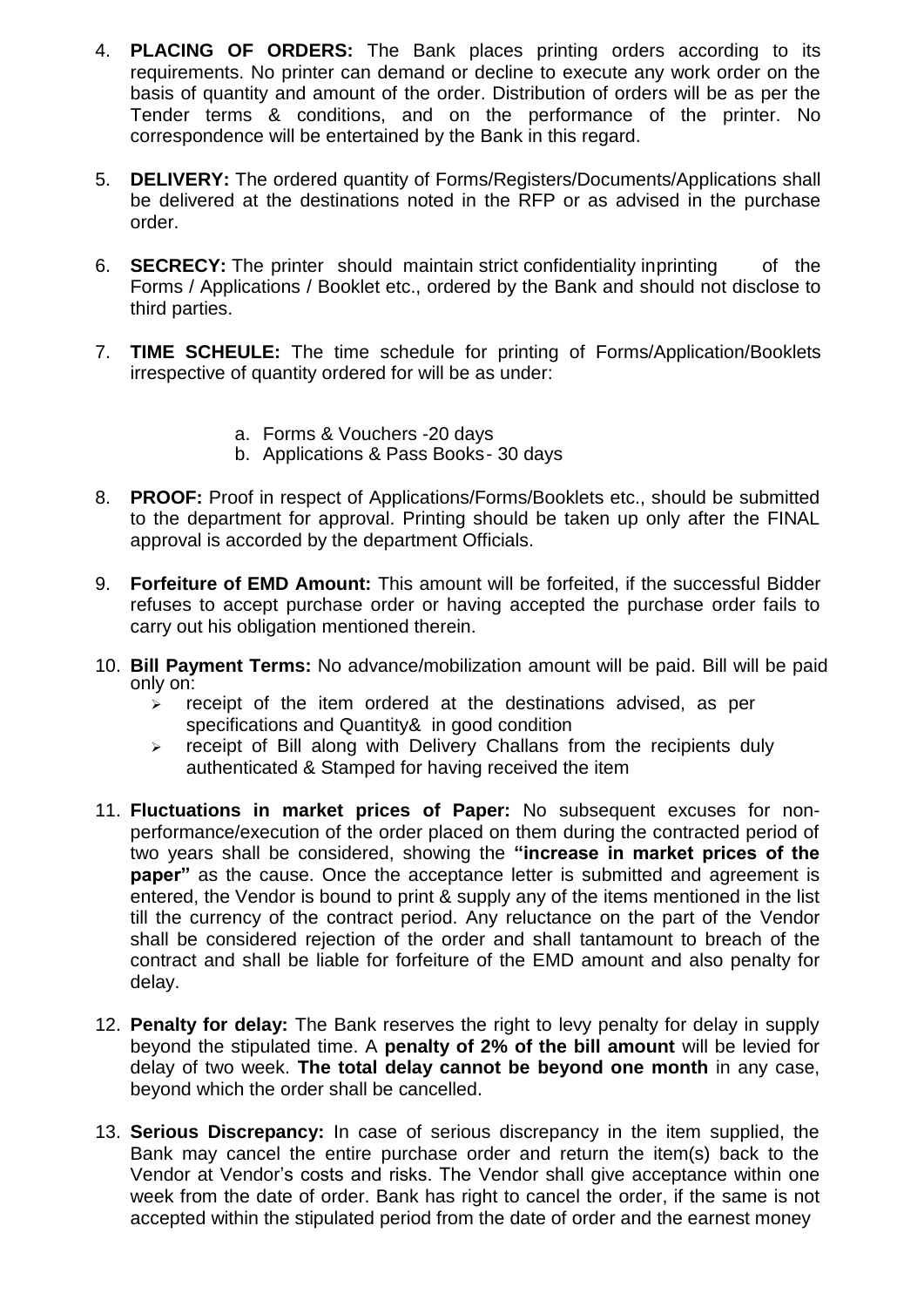of the Bidder will be forfeited.

- 14. **Order Cancellation:** The Bank reserves the right to cancel the purchase order in the event of one or more of the following situations:
	- a. The Vendor shall give acceptance within one week from the date of order. Bank has right to cancel the order, if the same is not accepted within the stipulated period from the date of order and the earnest money of the Bidder will be forfeited.
	- b. Delay in supply, beyond the specified period &delay time limit.
	- c. Serious discrepancy in quality of supplied item.
	- d. In the event of order cancellation, the Vendor shall be responsible to take back the faulty item supplied, at his own cost& expenses.
- 15. **Further Orders:** The Bank may continue to place further orders beyond the valid period, by mutual agreement between the Bank and the Vendor on the same approved rates.
- 16. **Force Majeure:** The Vendor shall not be liable for forfeiture of its performance security, liquidated damages or termination for default, if and to the extent that it's delay in performance or other failure to perform its obligations under the contract is the result of an event of Force Majeure.

 For purposes of this Clause, **"Force Majeure"** means an event beyond the control of the Vendor and not involving the Vendor's fault or negligence and not foreseeable. Such events may include, but are not limited to, Acts of God or of public enemy, acts of Government of India in their sovereign capacity, acts of war, fire, floods, strikes, lock-outs and freight embargoes. If a Force Majeure situation arises, the Vendor shall promptly notify the Bank in writing of such conditions and the cause thereof within twenty calendar days. Unless otherwise directed by the Bank in writing, the Vendor shall continue to perform its obligations under the Contract as far as it is reasonably practical, and shall seek all reasonable alternative means for performance not prevented by the Force Majeure event.

1. **Resolution of Disputes:** The Bank and the Vendor shall make every effort to resolve amicably, by direct informal negotiation, any disagreement or dispute arising between them under or in connection with the contract.

Even after **30 days** from the commencement of such informal negotiations, if the Bank and the Vendor are unable to resolve amicably a contract dispute; either party may require that the dispute be referred for resolution by formal arbitration. All questions, disputes or differences arising under and out of, or in connection with the contract, shall be referred to two Arbitrators: one Arbitrator to be nominated by the Bank and the other to be nominated by the Vendor. In the case of the said Arbitrators not agreeing, then the matter will be referred to an umpire (a  $3<sup>rd</sup>$ arbitrator) to be appointed by the Arbitrators in writing before proceeding with the reference. The award of the Arbitrators and in the event of their not agreeing, the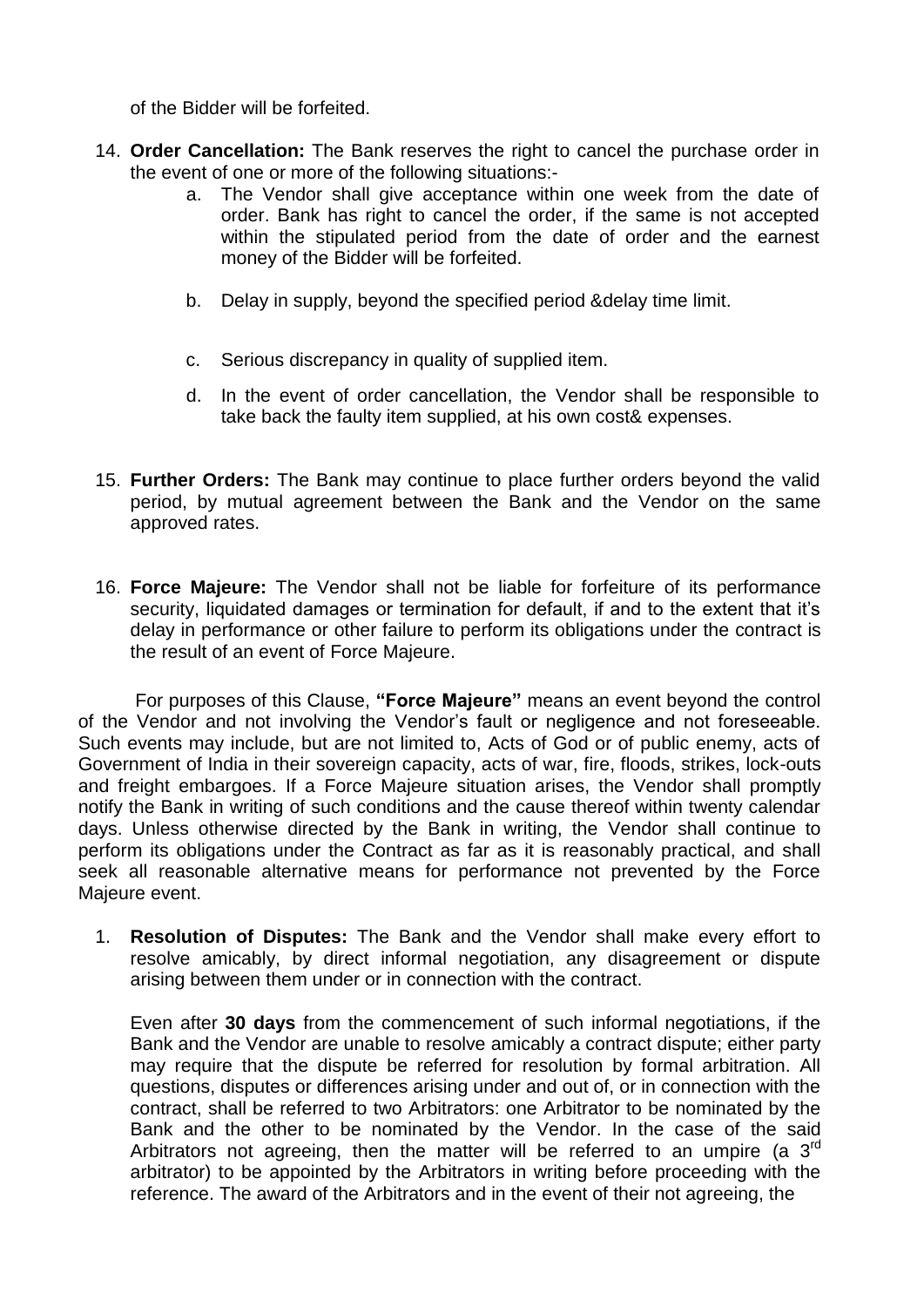Award of the Umpire (3<sup>rd</sup> arbitrator) appointed by them shall be final and binding on the parties. The Arbitration and Conciliation Act, 1996 shall apply to the arbitration proceedings and the venue & jurisdiction of the arbitration shall be RANCHI.

- 2. The printer agrees to abide by the terms and conditions issued by the Bank from time to time at the time of entrustment of works
- 3. Notices: The address for service of all notices on the parties of MOU is as under:

| <b>Address of the Printer</b> |                                                                |
|-------------------------------|----------------------------------------------------------------|
|                               |                                                                |
|                               | <b>Address of the Bank</b>                                     |
|                               | JRG BANK (Jharkhand Rajya Gramin Bank),<br><b>HEAD OFFICE:</b> |
|                               | 3rd floor, Zila Parishad Premises                              |
|                               | Ranchi--834001,                                                |
|                               | <b>IHARKHAND</b>                                               |

4. **Non-Exclusivity clause:** This agreement between the parties is on a non-exclusive basis and either party hereto may enter into similar agreement(s) with other parties/Banks, as the case may be.

| Signed on this day ______the        |                                         | (Place) |
|-------------------------------------|-----------------------------------------|---------|
| For M/s____________________________ | For JRG BANK                            |         |
| Stamp& Seal Proprietor's Signature  | Signature of Designated Official & Seal |         |
|                                     |                                         |         |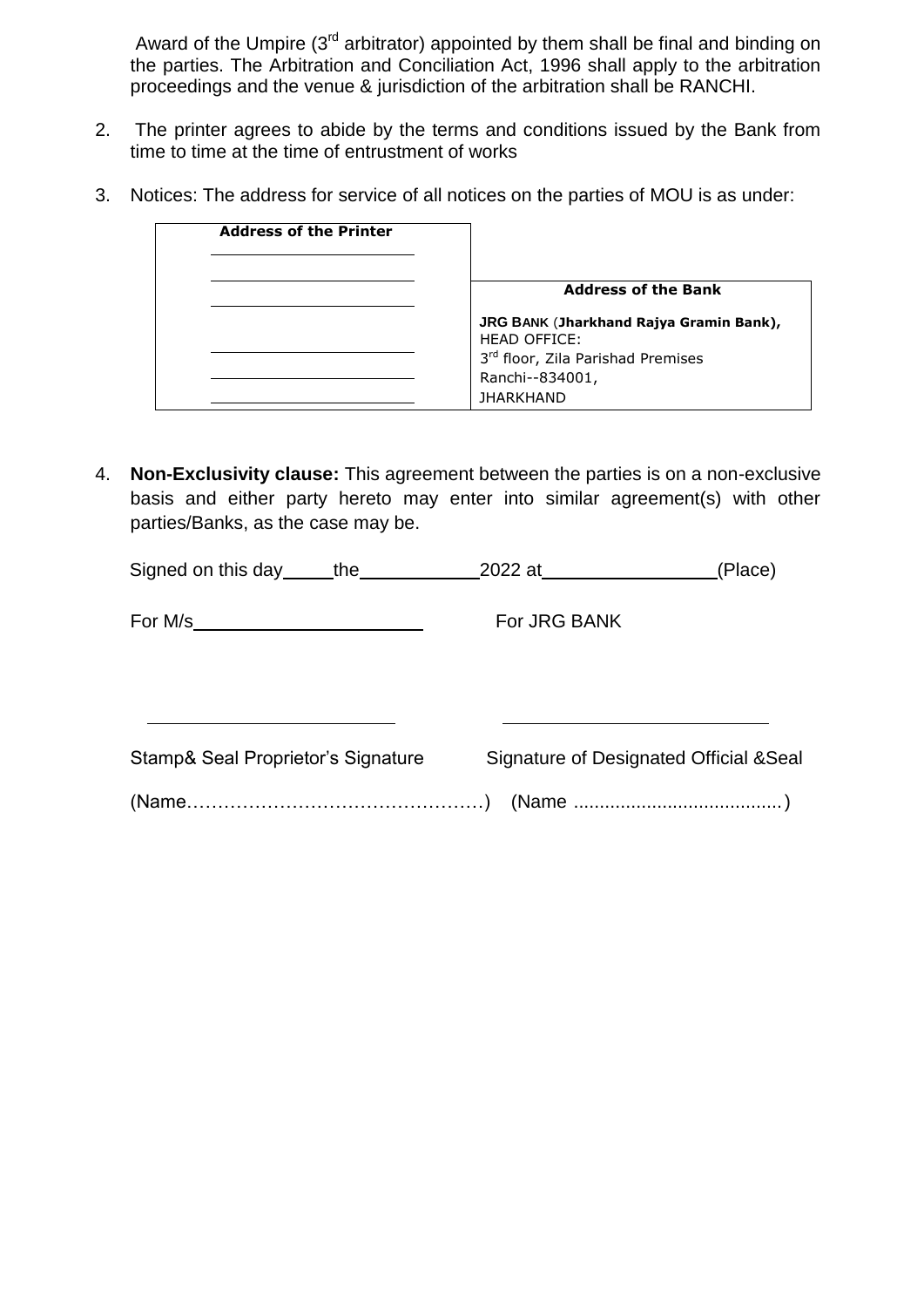## **COMMERCIAL BIDS**

The General Manager **JRG BANK** (Jharkhand Rajya Gramin Bank**)**,  **Ranchi-834001**

Sir,

While accepting all Terms & Conditions in the RFP, we quote the following rates which shall be valid for a period of **Two years** from the date of approval /agreement

## **SECTION – I**

## **SCOPE OF WORK**

#### **PRINTING OF GENERAL STATIONERY ITEMS:**

| SI.<br>No.     | <b>Particulars</b>                                                          | Approx.<br>Quantity<br><b>Required</b><br>during<br>F.Y.<br>2021-22 | Paper<br>Quality<br>(GSM) | <b>Type</b> | Printing / Color /<br><b>Numbering</b> | Size (cm)                                 |
|----------------|-----------------------------------------------------------------------------|---------------------------------------------------------------------|---------------------------|-------------|----------------------------------------|-------------------------------------------|
|                | <b>Forms</b>                                                                |                                                                     |                           |             |                                        |                                           |
| $\mathbf{1}$   | <b>SB Withdrawal</b>                                                        | 50,000 Pad                                                          | 60                        | Pad         | <b>Blue</b>                            | 18*10.50                                  |
| $\mathbf 2$    | Deposit Slip                                                                | 50,000 Pad                                                          | 60                        | Pad         | <b>White</b><br>&<br>perforated        | $27*9$                                    |
| 3              | Withdrawal<br>Form<br>for KCC (100 Lvs.)                                    | 10,000 Pad                                                          | 70                        | Pad         | White,<br>&<br>perforated              | $27*9$                                    |
| 4              | Debit Voucher                                                               | 30,000 Pad                                                          | 60                        | Pad         | <b>White</b>                           | 18 *10.50                                 |
| 5              | <b>Credit Voucher</b>                                                       | 30,000 Pad                                                          | 60                        | Pad         | <b>Blue</b>                            | 18 *10.50                                 |
| 6              | <b>NEFT</b><br><b>RTGS</b><br>$\sqrt{ }$<br>Voucher                         | 10,000 Pad                                                          | 60                        | Pad         | <b>White</b>                           | $27*9$                                    |
| $\overline{7}$ | SB A/c<br>Opening<br>Form                                                   | 5,00,000<br>Forms                                                   | 70                        | Pad         | <b>White</b>                           | 27<br>$\mathbf{7}$<br>pages<br>$*22$      |
| 8              | SB No<br>Frill<br>A/c<br>Opening Form                                       | 5,00,000<br>Forms                                                   | 70                        | Pad         | <b>White</b>                           | $27*22$<br>both<br>side                   |
| 9              | SHG A/c Opening<br>Form                                                     | 1,00,000<br>Forms                                                   | 70                        | Pad         | <b>White</b>                           | <b>Pages</b><br>27<br>3<br>*22(both side) |
| 10             | 15 G                                                                        | 1,000 Pad                                                           | 64                        | Pad         | <b>White</b>                           | 27*22(both<br>side)                       |
| 11             | 15H                                                                         | 1,000 Pad                                                           | 64                        | Pad         | <b>White</b>                           | $27*22($<br>both<br>side)                 |
| 12             | <b>PMSBY Form</b>                                                           | 5,000 Pad                                                           | 64                        | Pad         | <b>White</b>                           | 27*22                                     |
| 13             | <b>PMJJBY Form</b>                                                          | 5,000 Pad                                                           | 64                        | Pad         | <b>White</b>                           | 27*22(both<br>side)                       |
| 14             | APY Form                                                                    | 5,000 Pad                                                           | 64                        | Pad         | <b>White</b>                           | 27*22                                     |
| 15             | Request form for<br>Banking/<br>Mobile<br>Cheque book/SMS<br>alert/ATM etc. | 10,000 Pad                                                          | 64                        | Pad         | <b>White</b>                           | $27*22$                                   |
| 16             | D.P. Note& D.P.<br>Note Delivery letter                                     | 5,000                                                               | 80                        | Pad         | <b>White</b>                           | 32*20                                     |